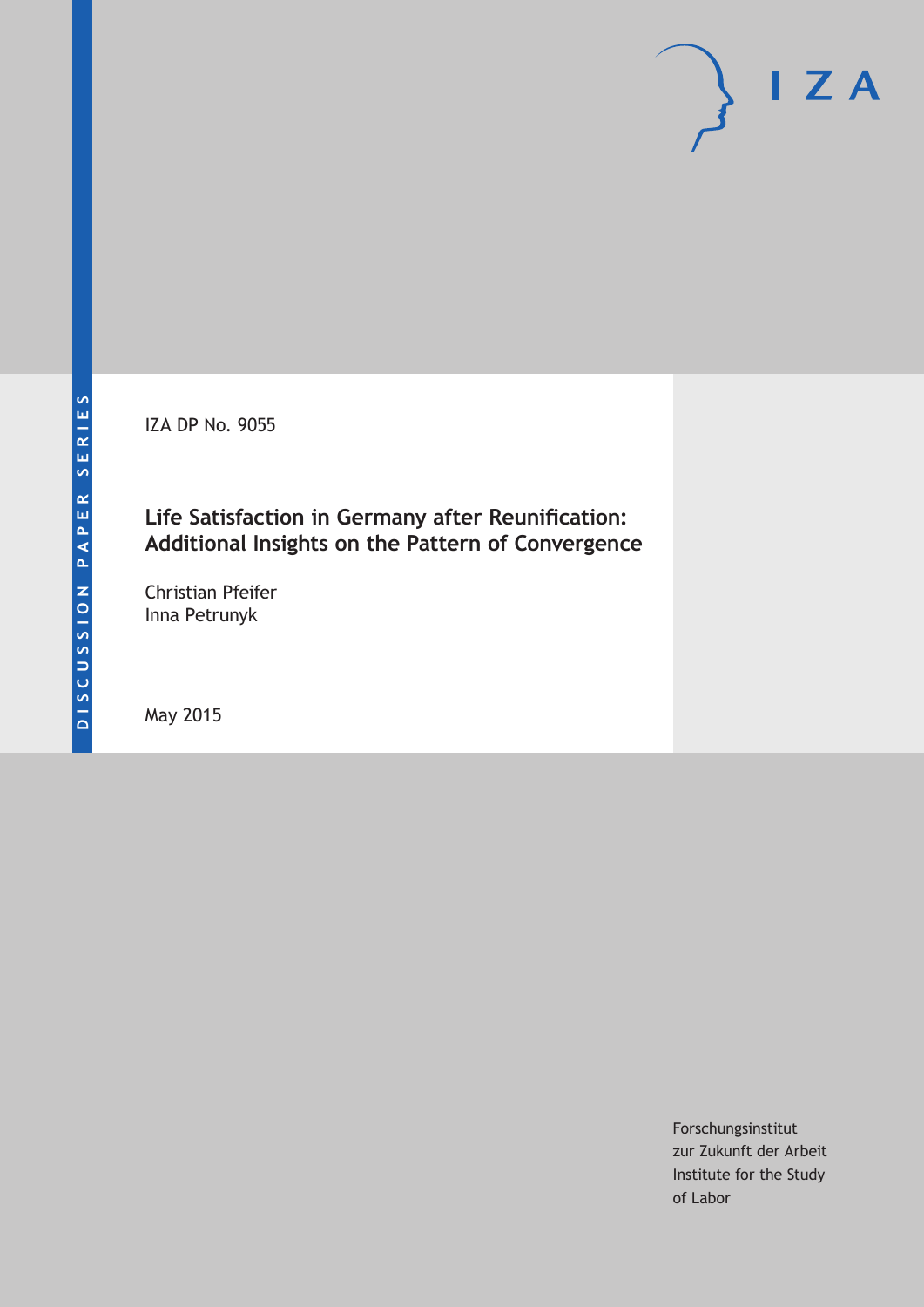# **Life Satisfaction in Germany after Reunification: Additional Insights on the Pattern of Convergence**

# **Christian Pfeifer**

*Leuphana University Lueneburg and IZA*

### **Inna Petrunyk**

*Leuphana University Lueneburg*

### Discussion Paper No. 9055 May 2015

IZA

P.O. Box 7240 53072 Bonn Germany

Phone: +49-228-3894-0 Fax: +49-228-3894-180 E-mail: iza@iza.org

Any opinions expressed here are those of the author(s) and not those of IZA. Research published in this series may include views on policy, but the institute itself takes no institutional policy positions. The IZA research network is committed to the IZA Guiding Principles of Research Integrity.

The Institute for the Study of Labor (IZA) in Bonn is a local and virtual international research center and a place of communication between science, politics and business. IZA is an independent nonprofit organization supported by Deutsche Post Foundation. The center is associated with the University of Bonn and offers a stimulating research environment through its international network, workshops and conferences, data service, project support, research visits and doctoral program. IZA engages in (i) original and internationally competitive research in all fields of labor economics, (ii) development of policy concepts, and (iii) dissemination of research results and concepts to the interested public.

IZA Discussion Papers often represent preliminary work and are circulated to encourage discussion. Citation of such a paper should account for its provisional character. A revised version may be available directly from the author.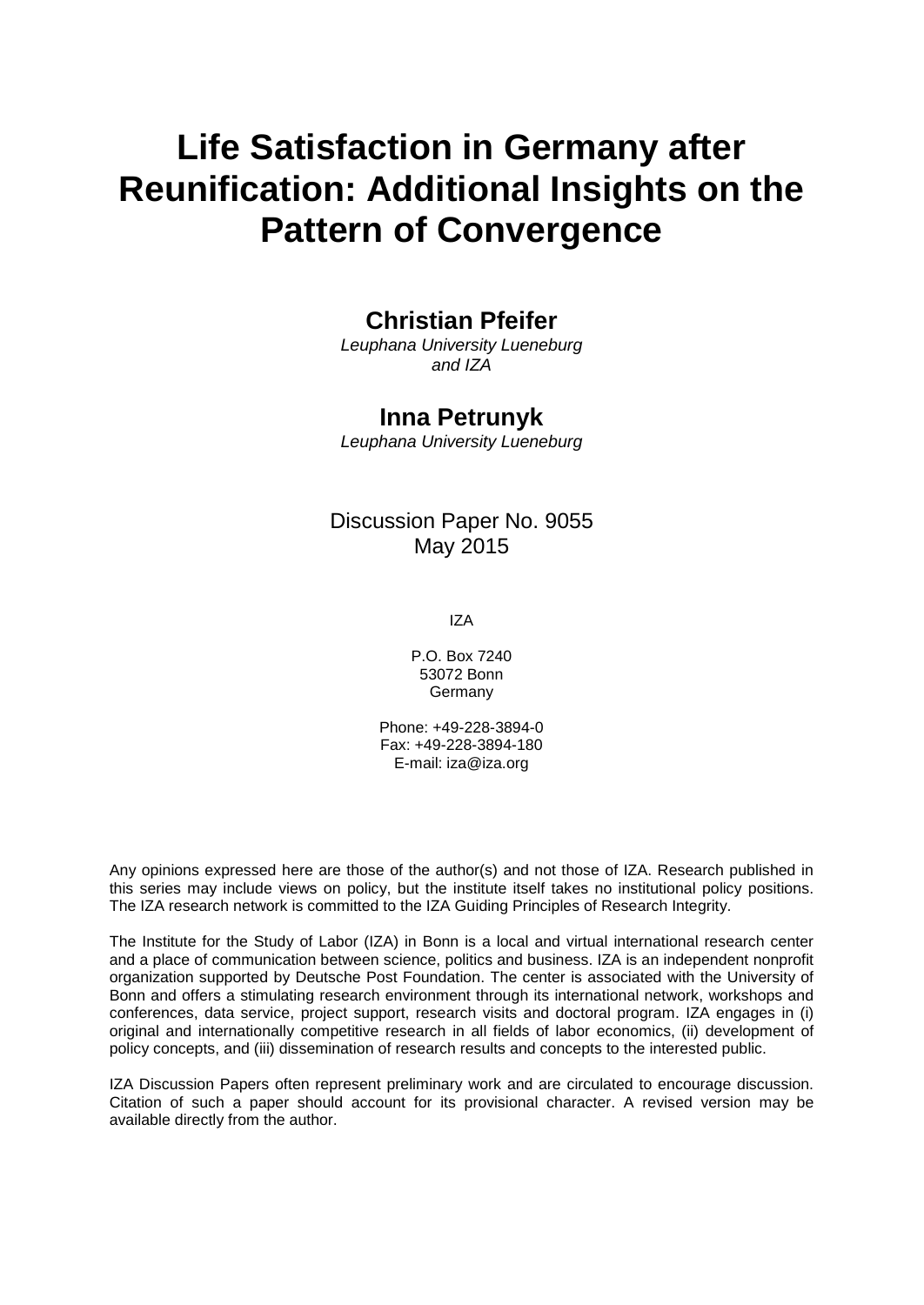IZA Discussion Paper No. 9055 May 2015

# **ABSTRACT**

# **Life Satisfaction in Germany after Reunification: Additional Insights on the Pattern of Convergence**

The authors update previous findings on the total East-West gap in overall life satisfaction and its trend by using data from the German Socio-Economic Panel (SOEP) for the years 1992 to 2013. Additionally, the East-West gap and its trend are separately analyzed for men and women as well as for four birth cohorts. The results indicate that reported life satisfaction is on average significantly lower in East than in West German federal states and that part of the raw East-West gap is due to differences in household income and unemployment status. The conditional East-West gap decreased in the first years after the German reunification and remained quite stable and sizeable since the mid-nineties. The results further indicate that gender differences are small. But the East-West gap is significantly smaller and shows a trend towards convergence for younger birth cohorts.

JEL Classification: D63, I31, P36, P46

Keywords: Germany, happiness, life satisfaction, reunification, trends

Corresponding author:

Christian Pfeifer Institute of Economics Leuphana University Lüneburg Scharnhorststr. 1 21335 Lüneburg Germany E-mail: [pfeifer@leuphana.de](mailto:pfeifer@leuphana.de)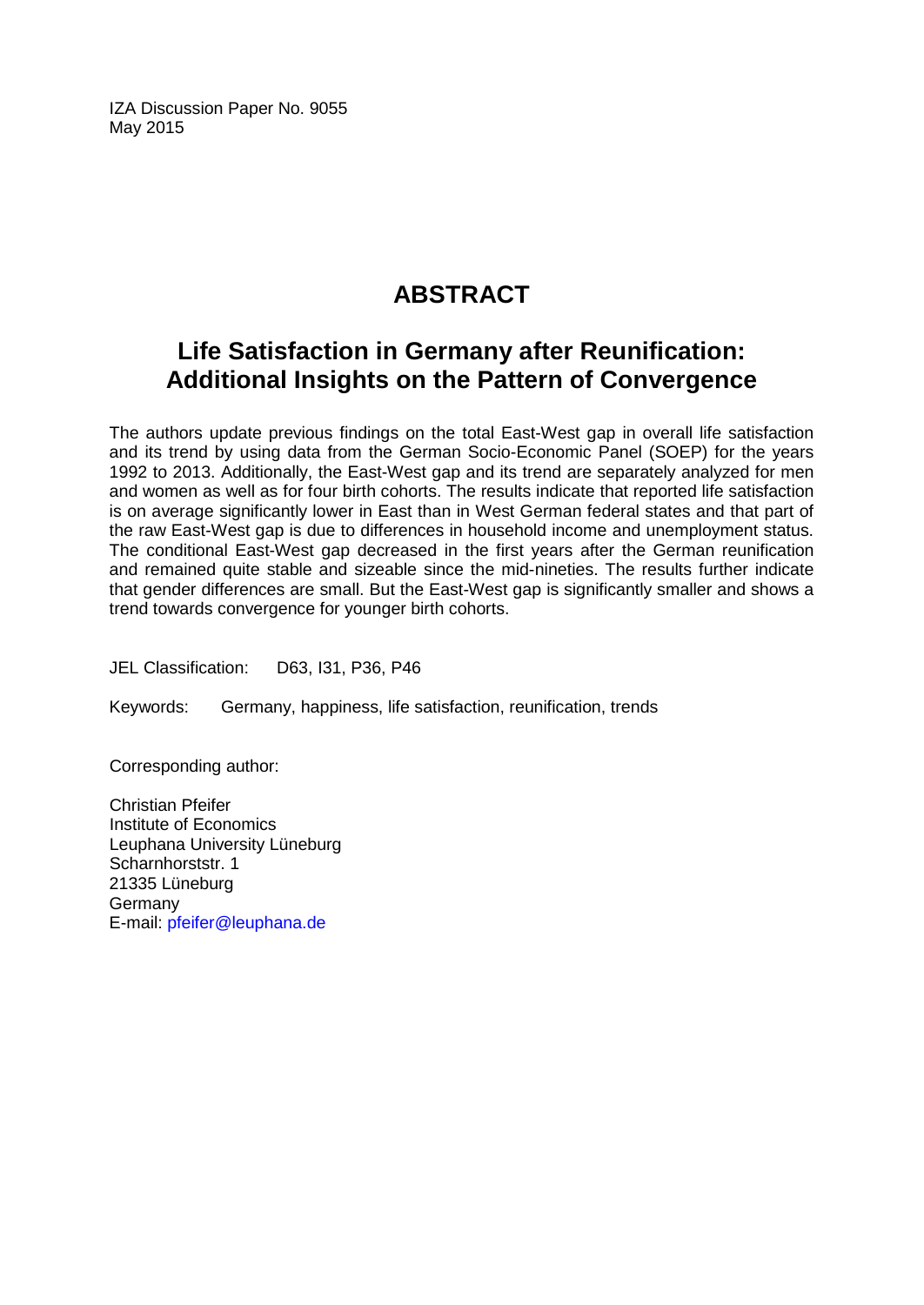#### **1. Introduction**

Twenty-five years after the German reunification in the year 1990, convergence between the Eastern (new) and Western (old) German federal states has not been achieved completely. For example, employment levels, wages, and productivity are still significantly lower in East than in West Germany (e.g., Uhlig 2008; Smolny 2009; Smolny/Kirbach 2011; Smolny 2012; Burda 2013). In addition to such standard economic variables, researchers have also looked at the East-West gap in overall life satisfaction, happiness or well-being, respectively.<sup>1</sup> The reported persistent lower levels of life satisfaction for people living in East Germany give rise to the question if equal living conditions can be achieved. We add to this stream of the literature by analyzing data from the German Socio-Economic Panel (SOEP) for the years 1992 to 2013 in order to update previous research and to get additional new insights. At first, we use pooled and individual specific fixed effects OLS (ordinary least squares) models to estimate the East-West gap in overall life satisfaction. By using different specifications, we explore in how far the raw gap is reduced by the inclusion of important covariates that control for differences in household income, unemployment status, retirement, schooling, age, gender etc. In the next step, we add interaction terms between living in East Germany and the survey years, which allows us to analyze the conditional trends in life satisfaction and in the East-West gap. Additionally, we analyze the East-West gaps and their trends separately for men and women as well as for four birth cohorts.

The remainder of this paper is structured as followed. In the next section, we summarize the relevant literature. The data set, variables, and econometric approach are described in section 3. In section 4, we present and discuss the results from our regression analyses. The paper concludes with a short summary and discussion in section 5.

#### **2. Literature review**

In the growing literature on subjective well-being, more commonly identified with life satisfaction or happiness, researchers have paid particular attention to its determinants, investigating factors able to enhance social welfare (Gerlach/Stephan 1996;

<sup>&</sup>lt;sup>1</sup> In our empirical analysis, we focus on life satisfaction. Whereas happiness relates more strongly to emotional states, life satisfaction aims to measure more strongly permanent states and is a better proxy for the economic utility concept.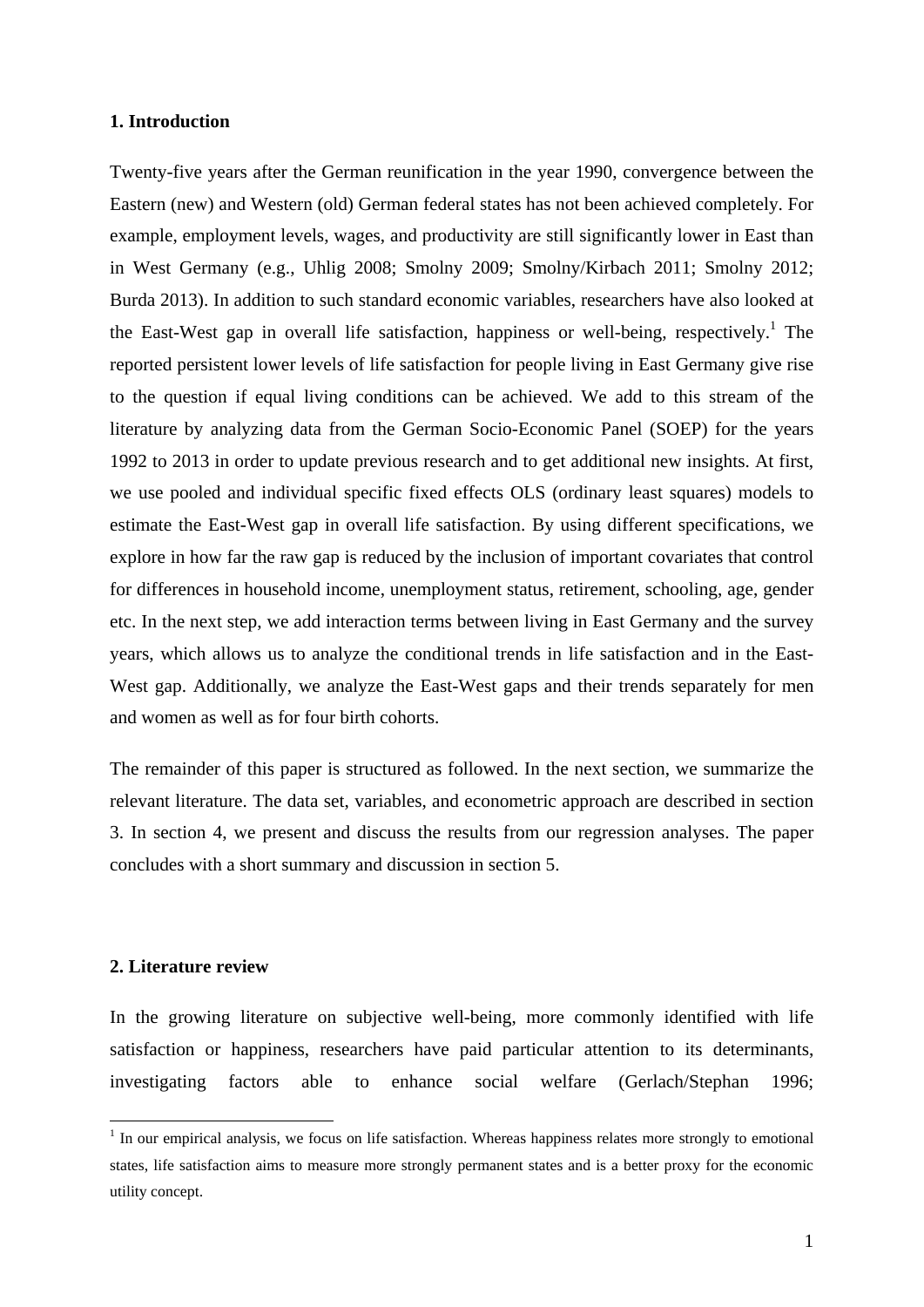Winkelmann/Winkelmann 1998). The collapse of socialism in East Germany and the concomitant German reunification in 1990 have encouraged economists for empirical studies in this field of literature (Frijters et al. 2004a; Frijters et al. 2004b; van Hoorn/Maseland 2010). Thereby, the variables of main interest refer to life satisfaction, used as a wellestablished proxy measure for utility and economic conditions in Germany following reunification (Easterlin/Plagnol 2008). In particular, more recent studies have addressed the issue of both the determinants of life satisfaction in East and West Germany and its convergence over the course of time, focusing on implications for policy.

Frijters et al. (2004a) using the SOEP consider the years 1985 to 1999 for West Germans and 1991 to 1999 for East Germans. Contrary to the authors' expectation of respondents living on the border between East and West German states being affected by reunification to the largest extent, the data point to no significant difference with respect to the residence place within the two previously separated parts of the country in terms of life satisfaction immediately after reunification. However, movers from the East to the West of Germany following reunification reveal a higher life satisfaction level with respect to the stayers in the East. Despite the fact, that the average life satisfaction for East Germans after 1990 is characterized by a steady increase, there is evidence of a significantly lower level of life satisfaction in the East compared to the West in the studied period. On the contrary, West Germans experienced a slight downward trend in life satisfaction in the years directly after reunification, but on average little change can be registered over the years (Easterlin/Plagnol 2008; Noll/Weick 2010). As a matter of fact, the most remarkable convergence in East-West levels occurred immediately after reunification, followed by a rather stable life satisfaction differential. According to Easterlin and Plagnol (2008), the convergence is concentrated in the years between 1991 and 1997. This evidence is confirmed in the analysis of Noll and Weick (2010), which updates the existing findings and is based on the SOEP from 1990 up to 2007 and the European Social Survey. The authors provide an additional insight into the reaction of East Germans in the crucial 1990, which can be identified with a decline in subjective well-being by 0.6 on a scale of zero to ten. This observation, confirmed also in Frijters et al. (2004a), captures inevitable adjustments and echoes initial difficulties connected with the transition, e.g., from the labor market perspective. In fact, a rapid increase in unemployment among East Germans seems to have largely contributed to this decline. However, this initial discomfort appears to have promptly dissolved. Indeed, life satisfaction among East Germans continuously improved in the subsequent years. Nevertheless, the average life satisfaction in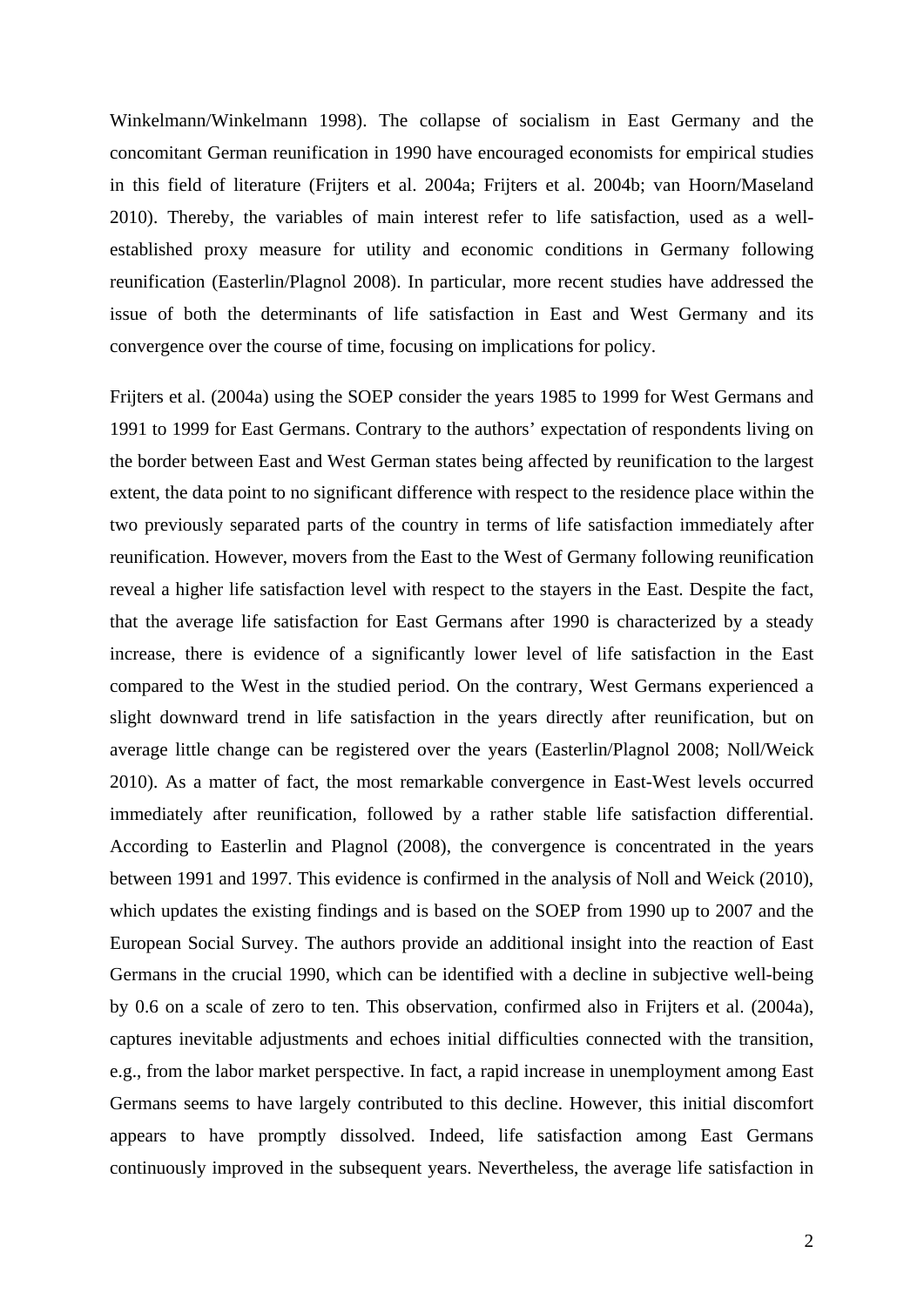East Germany was significantly below that of the West and has never reached the West German level in the considered period.

The gap in life satisfaction levels between East and West Germany has stimulated economists to investigate the factors this gap can be attributed to. In order to understand why convergence in life satisfaction scores might have occurred only in the first years after reunification, it is necessary to look into the determinants of life satisfaction. In fact, different developments of income and unemployment of people living in different regions could partly explain the evolution of the gaps in unconditional life satisfaction between regions. A recent study of Vatter (2012) has concentrated on the drivers of regional variation in subjective well-being within Germany. According to his analysis based on the SOEP data from 1995 to 2009, about half of the gap is due to discrepant macroeconomic conditions, such as the GDP per capita or unemployment rate, which reflect objective living conditions. The focus lies on the regional heterogeneity within Germany in terms of subjective well-being in nineteen regions, according to which smaller federal states are included in other regions, while states with the largest population are split up. In 2009, the spread in the overall life satisfaction scores is equal to approximately 1.0, whereas the highest score is registered in Hamburg (7.36) and the lowest one in Brandenburg (6.34). The estimation results of reported life satisfaction at the regional level suggest that the existing regional differences can be to a greater extent explained by unemployment, measured as ratio of unemployed persons to the total civil workforce, rather than by aggregated income in terms of real GDP per capita.

Controlling for individual characteristics life satisfaction is largely explained by income and unemployment also in the studies of Winkelmann and Winkelmann (1998) and Frijters et al. (2004b). According to the results of Noll and Weick (2010), higher levels of household income strongly increase life satisfaction, whereas being unemployed significantly reduces it. In the empirical literature consensus on the negative causal relationship between own unemployment and life satisfaction has been reached. In fact, the detrimental impact of unemployment on subjective well-being is confirmed across time and data sets and is often referred to as stylized fact (Oswald 1997; Clark et al. 2010). Being unemployed, nevertheless, has a different impact with respect to gender and age (Gerlach/Stephan 1996). Indeed, the cost of unemployment in terms of reduced life satisfaction is higher for men than women and largest for younger workers (Winkelmann/Winkelmann 1998).

Empirical studies do not find similar clear-cut impact of income on life satisfaction. In fact, no unambiguous results have so far been found concerning income. Frijters et al. (2004b)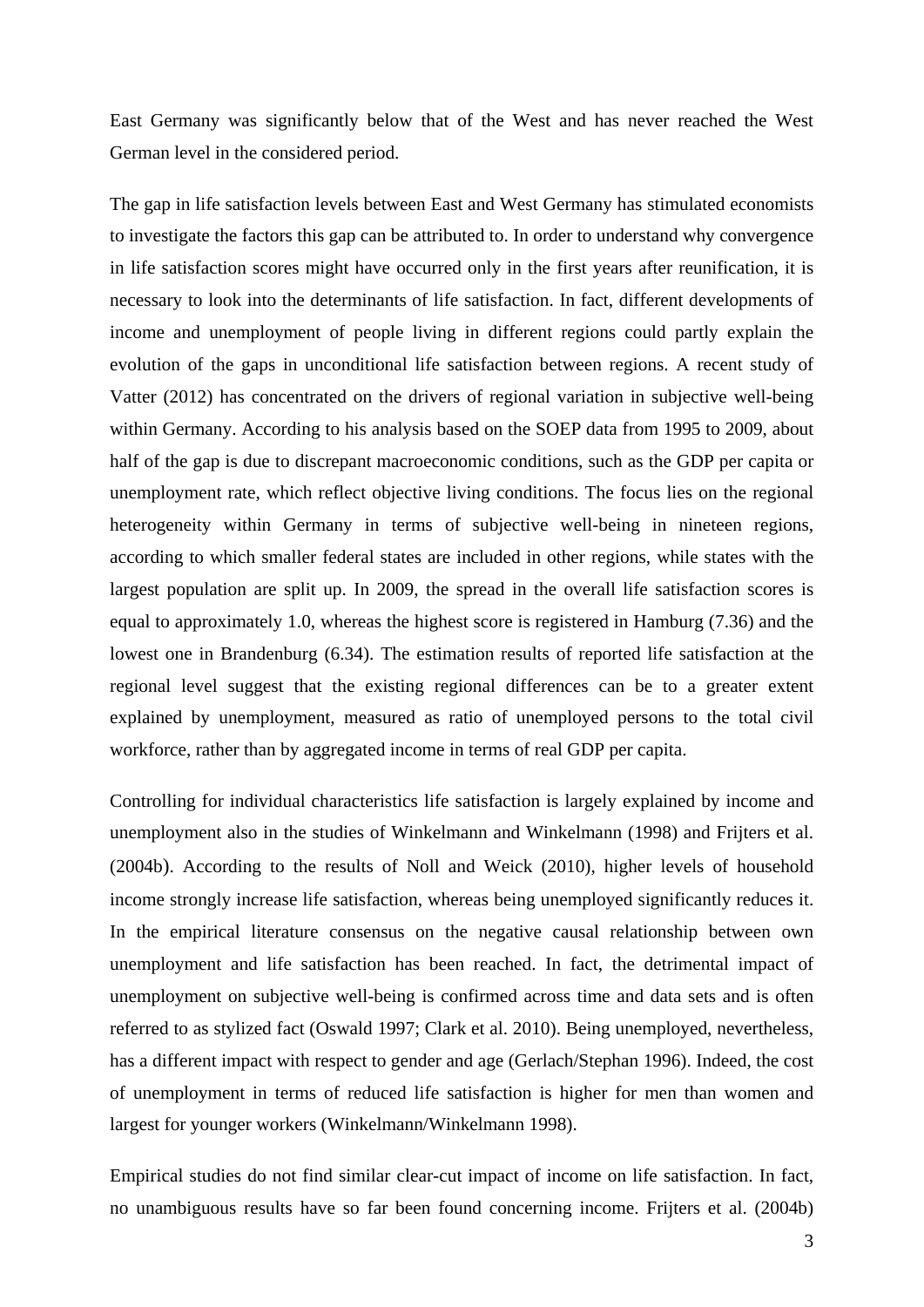focus their attention on East Germany. Using the SOEP data for the period 1991 to 2001 the authors conclude, that significant improvements in life satisfaction can to a great extent be explained by higher real household monthly incomes in the East, whereby the largest effects can be observed in the years immediately after reunification. Moreover, better circumstances proxied by year controls significantly contribute to higher satisfaction levels of Eastern inhabitants directly after the transition (Frijters et al. 2004b). Till the late 1990s life satisfaction in East Germany improved, notwithstanding the unemployment rate increased (Easterlin/Plagnol 2008). Easterlin and Plagnol (2008) attribute this correlation to a remarkable increase in household income in East Germany due to substantial public transfers from West Germany. According to Oswald (1997) additional income is a less important factor in explaining life satisfaction. However, more recent empirical studies in this field emphasize that higher income levels may still increase life satisfaction scores significantly, once numerous materialistic demands have been accomplished already (Clark et al. 2008). In the face of evidence supportive of the explanatory power of income, economists have no unanimous view on whether income is a good predictor of subjective well-being, and if so, which income measure should be preferred. According to Ferrer-i-Carbonell (2005) household income rather than personal income better accounts for individuals' real access to economic resources. Easterlin and Plagnol (2008) contribute to this debate from another perspective. They review the effect on life satisfaction of both relative and absolute income measures. In the context of the German reunification the authors examine annual means of life satisfaction and economic conditions in East and West Germany using the SOEP data up to 2004. They conclude that relative income, defined as the ratio of mean household income for a given group to the mean for Germany as a whole or as a response to a "satisfaction with income" question having addressed the issue of personality traits bias, explains life satisfaction better than absolute income, expressed in terms of adjusted mean household income. Moreover, it seems that income inequality within one country has a negative impact on happiness of lower-income households, attributable to higher unfairness perception and lack of trust among the individuals in the lowest 20 percent income group (Oishi et al. 2011).

Using the SOEP data for the period 1991 to 2007, van Hoorn and Maseland (2010) analyze the heterogeneity in the structure of life satisfaction in East and West Germany. In fact, variables related to work, income and education have different impacts among East and West Germans. In particular, East Germans value being a blue collar worker, a white collar worker and self-employed relative to being unemployed more positively than the West Germans. This result may be indicative of a stronger preference for working among the East Germans,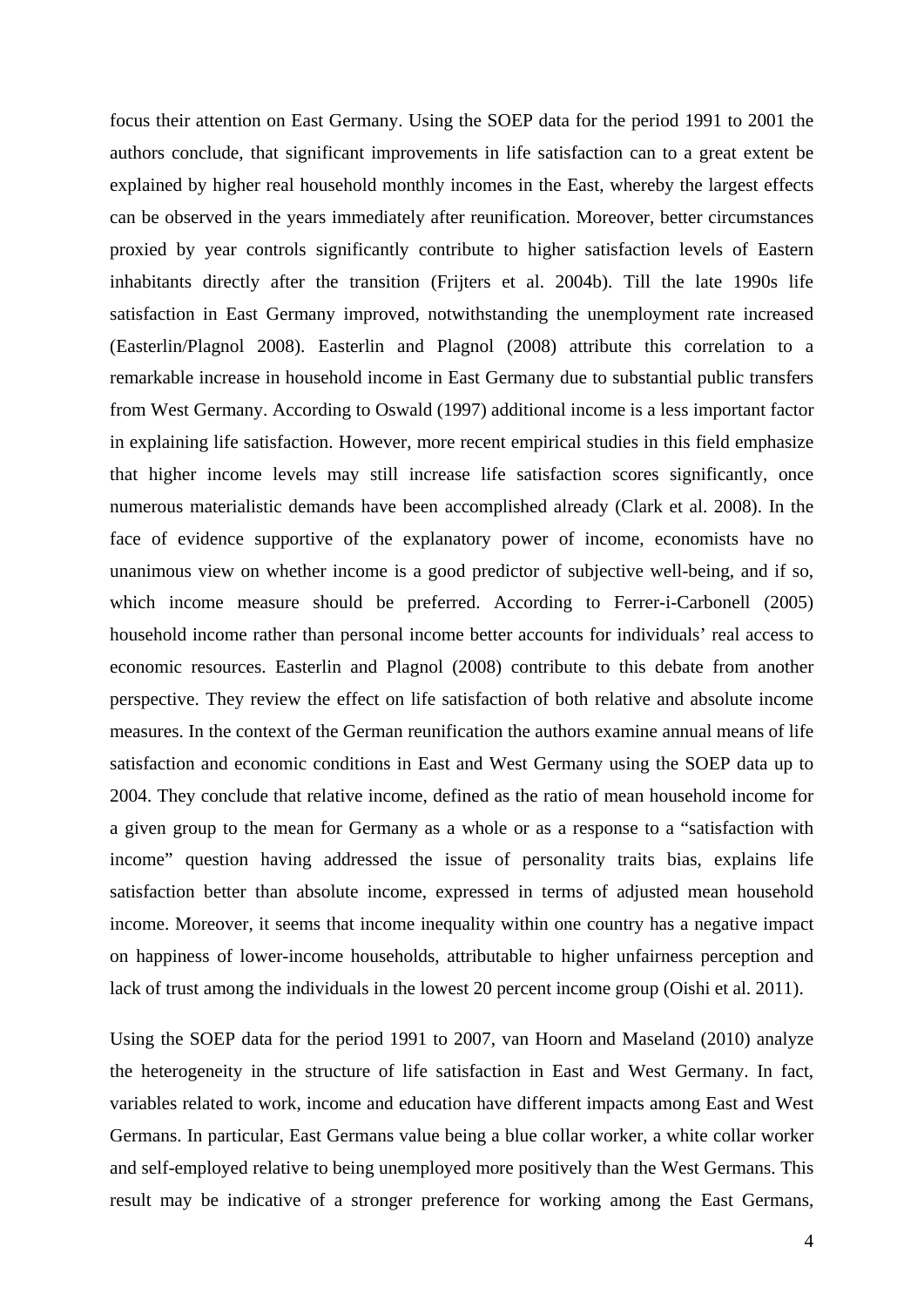irrespective of the employment type. With respect to education, any vocational training is more appreciated than a university degree, which reflects a higher consideration of manual labor in the East than in the West. However, higher educated individuals both in the East and West benefited most from the transition (Frijters et al. 2004b). Finally, the authors find evidence of a higher level of materialism among the East than the West Germans. The positive effect of income on the overall life satisfaction is almost 60 percent higher in the East.

With respect to age, the results of Frijters et al. (2004b) suggest that younger males and females experienced larger gains in life satisfaction following reunification than the older ones. Easterlin (2009) finds evidence in favor of this result, affirming that in this context individuals aged fifty and over showed the most adverse attitude towards reunification. Apart from the standard covariates, Noll and Weick (2010) introduce additional socio-economic variables, which have a significant impact on subjective well-being. These refer to the respondents' trust in country's parliament and legal system, and their worries that income in old age will not be adequate to cover later years, which should capture people's confidence in the performance of the pension system. Interestingly, life satisfaction gap between West and East Germany reduces considerably if the above mentioned measures of confidence in welfare state institutions and trust in political and legal systems are included in the analysis. Thereby, age becomes no longer significant.

More recent studies have addressed the issue of whether the reunification process since 1990 has reached its terminal point. Our contribution to the existing literature in this field is twofold. We first analyze the most recent data available (1992-2013) in order to discover whether the convergence course has succeeded and East-West differentials can nowadays be declared negligible. Moreover, we propose a novel perspective of analyzing the German reunification process by considering birth cohort differences.

#### **3. Data and econometric approach**

We use the German Socio-Economic Panel  $(SOEP<sup>2</sup>)$  for the post-reunification period 1992 to 2013 (Wagner et al. 2007). The SOEP is a representative longitudinal survey of private households and comprises household as well as individual information such as household

 2 Socio-Economic Panel (SOEP), data for years 1984-2013, version 30, SOEP, 2014, doi:10.5684/soep.v30.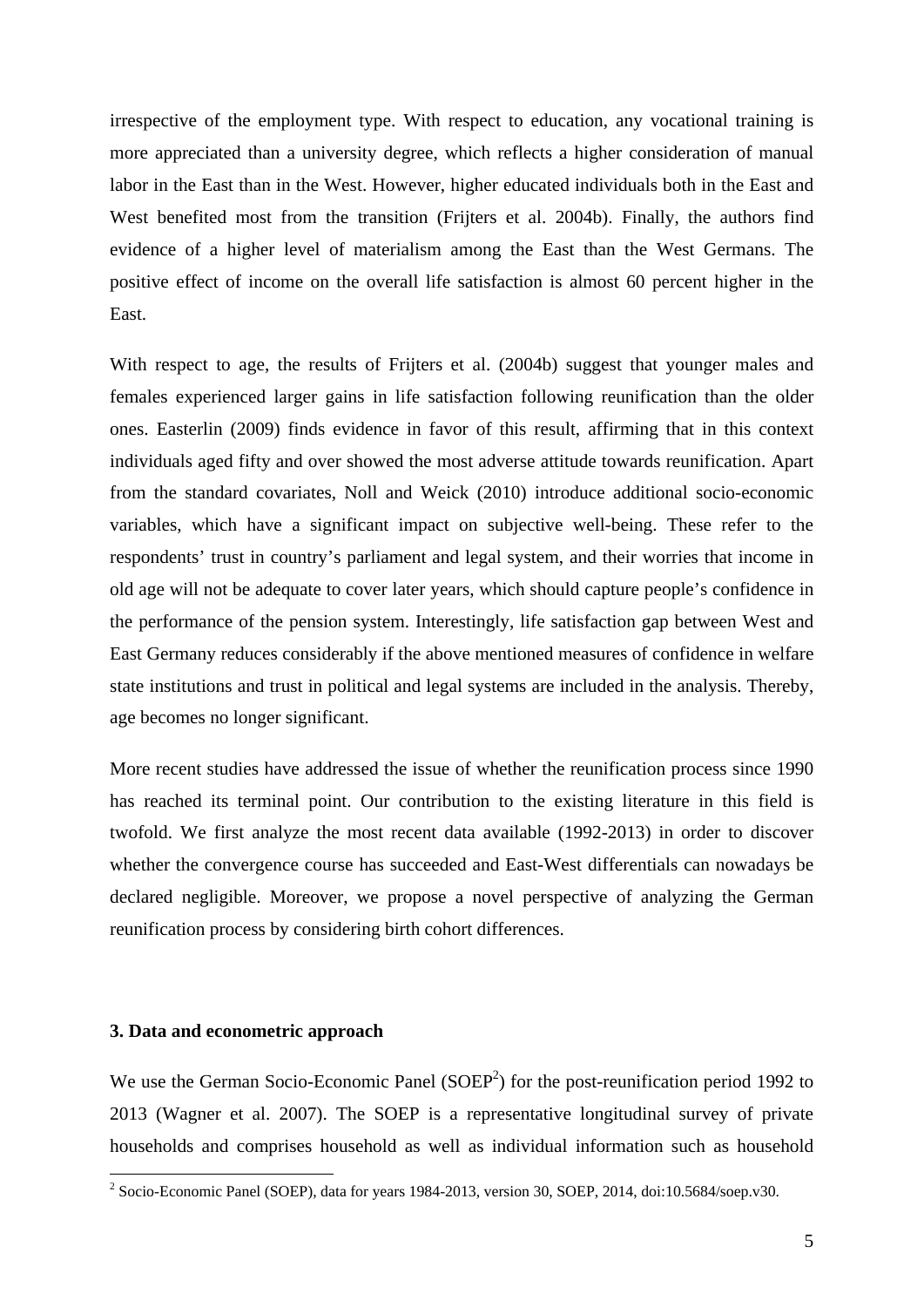composition, labor market participation, income, education, health, and satisfaction levels. We start our analysis with the year 1992, because the survey questionnaires in East and West Germany are uniform for the first time in 1992 and because we want to exclude short-term adjustments in 1990 and 1991 driven by potential "honeymoon effects" directly after reunification from our analysis. Our main focus is on the differences in overall life satisfaction between individuals living in East and West Germany and its trends over the two decades. As we apply regression analyses for 22 years of panel data, our estimation sample excludes all observations with missing values in the used variables that are described subsequently.<sup>3</sup> The final sample consists of  $n=370,244$  observations of N=50,180 individuals with an average panel length of  $T=7.38$  years in an unbalanced panel design. The sample is almost equally split between men and women; for women  $n=192,288$  and  $N=25,815$  and for men n=177,956 and N=24,365.

Our empirical analysis is divided in two parts. First, we analyze in how far the mean raw East-West gap in life satisfaction is reduced by the inclusion of household income, individual employment status, and socio-demographic characteristics that control for differences between individuals living in East and West Germany. Second, we estimate conditional life satisfaction trends for East and West in order to analyze the development of the East-West gap in life satisfaction and to what extent convergence has been achieved. Equation (1) illustrates our basic model, in which Greek letters indicate parameters to be estimated:

$$
LS = \alpha + \beta_1 EAST + \beta_2 YEAR + \beta_3 EAST \times YEAR
$$
  
(1) + $\gamma_1$ log *HHINCOME* +  $\gamma_2$ *UNEMPLOYED* +  $\gamma_3$ *RETIRED*  
+ $\gamma_4$ *EDUCATION* +  $\gamma_5$ *NONEMPLOYED* +  $\delta X$  +  $\varepsilon$ 

The dependent variable *LS* measures overall life satisfaction on a 11-point Likert scale ("How satisfied are you at present with your life as a whole?"; 0: completely dissatisfied, 10: completely satisfied). Mean life satisfaction in the estimation sample is 6.98 (SD=1.78). Our main explanatory variable of interest is *EAST*, which is binary and takes the value one if an individual lives in East Germany, which is the case for 25.6 percent of our observations. We further include dummy variables for the survey years (*YEAR*) and interaction terms between living in East Germany and the survey years (*EASTYEAR*) for the estimation of trends in East and West Germany. log*HHINCOME* is the log of monthly nominal net household

<sup>&</sup>lt;sup>3</sup> Note that some determinants of life satisfaction have been not considered in our analysis, because the relevant variables are not available for all years.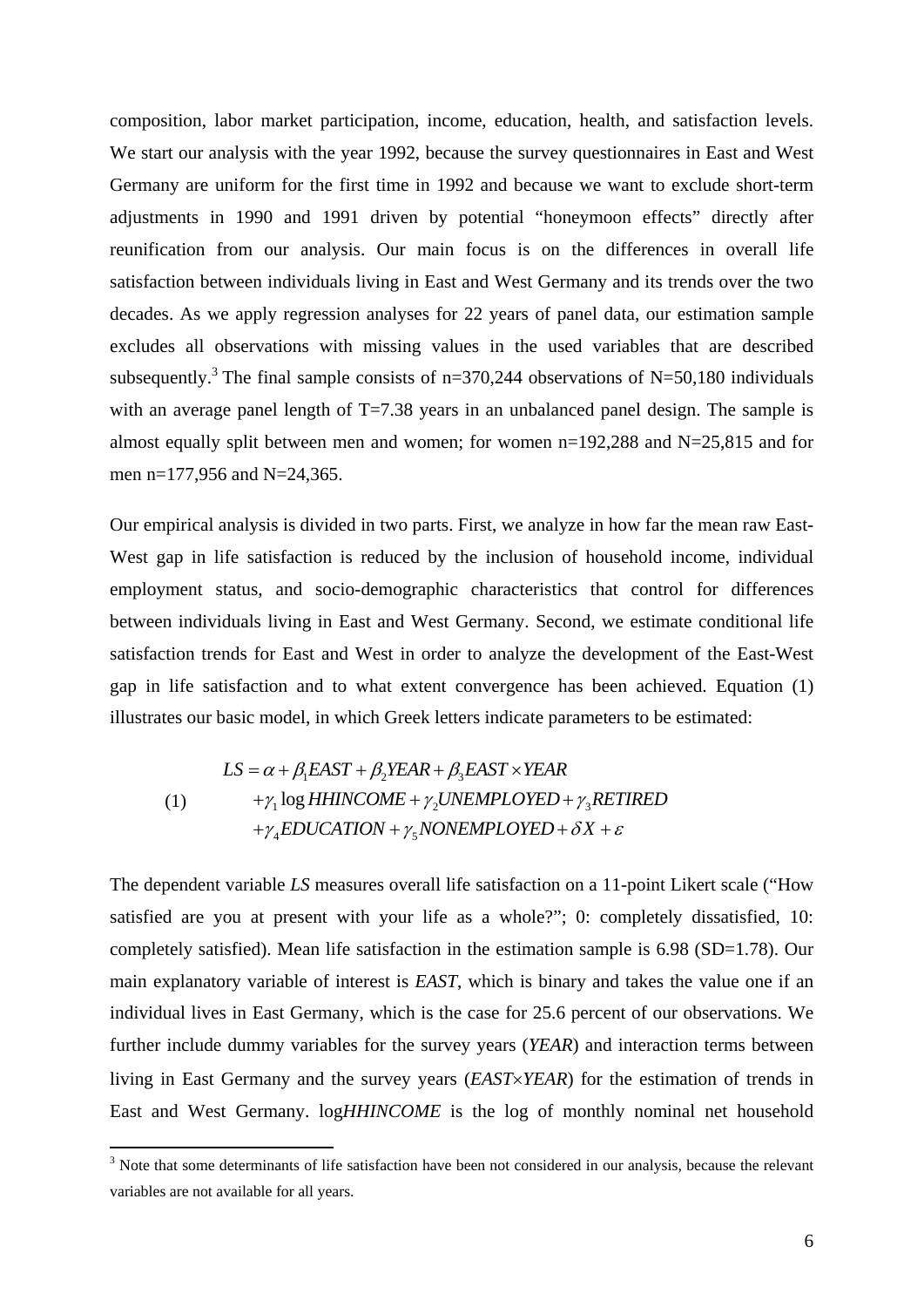income in Euros, which has a mean of 7.69 log points (SD=0.57). *UNEMPLOYED* is a dummy variable that takes the value one if an individual is in registered unemployment, which is the case for 6.8 percent of the observations. Note that the unemployment rate in our sample is rather low, as we do not impose an age restriction on our sample, i.e., the sample contains also non employed individuals in retirement or in education. Therefore, we also include different non-employment status variables so that the reference group includes only employed individuals. About 17 percent of the observations are in old age retirement (*RETIRED*), about 3.4 percent are in education (*EDUCATION*), and about 21.8 percent are non employed for other reasons (*NONEMPLOYED*). Furthermore, a set of socio-demographic control variables (*X*) is included in the regressions: female, kids under 16 in household, number of persons in household, age and age squared, German citizenship, secondary schooling degrees, apprenticeship degree, university degree, and marital status. In order to account for a potential bias stemming from the survey context (e.g., Chadi 2012) the control variables include also a dummy variable for being personally interviewed in the SOEP (in contrast to written or telephone survey), the years since the last SOEP interview, and the years since the first SOEP interview. A list of the variables, their mean values and standard deviations are presented in Table 1.

#### - *Insert Table 1 about here*

In order to estimate the life satisfaction equation, we apply OLS regressions. As the life satisfaction variable is measured on an ordinal scale, one might question if linear regressions are appropriate or if ordered Probit or Logit models might not be the better alternatives. In fact, it has been shown in many life satisfaction research papers that the cardinality or ordinality assumption is not very important (Ferrer-i-Carbonell/Frijters 2004). Of larger concern is unobserved heterogeneity that might bias the results (Ferrer-i-Carbonell/Frijters 2004). In our application we are interested in regional differences so that identification in an individual specific fixed effects model stems only from the within variation of moving between East and West. Although our sample is quite large, we can only observe 883 individuals who move from East to West or vice versa, which is however seldom the case. Additionally, location choice is not a random assignment, as a rational choice implies that individuals should only move if they gain in utility. Moreover, age and time trends are perfectly collinear in individual fixed effects models. To conclude, estimates of fixed effects models might be inefficient and inconsistent in our application so that we prefer pooled OLS regressions with clustered standard errors at the individual level. Nevertheless, we also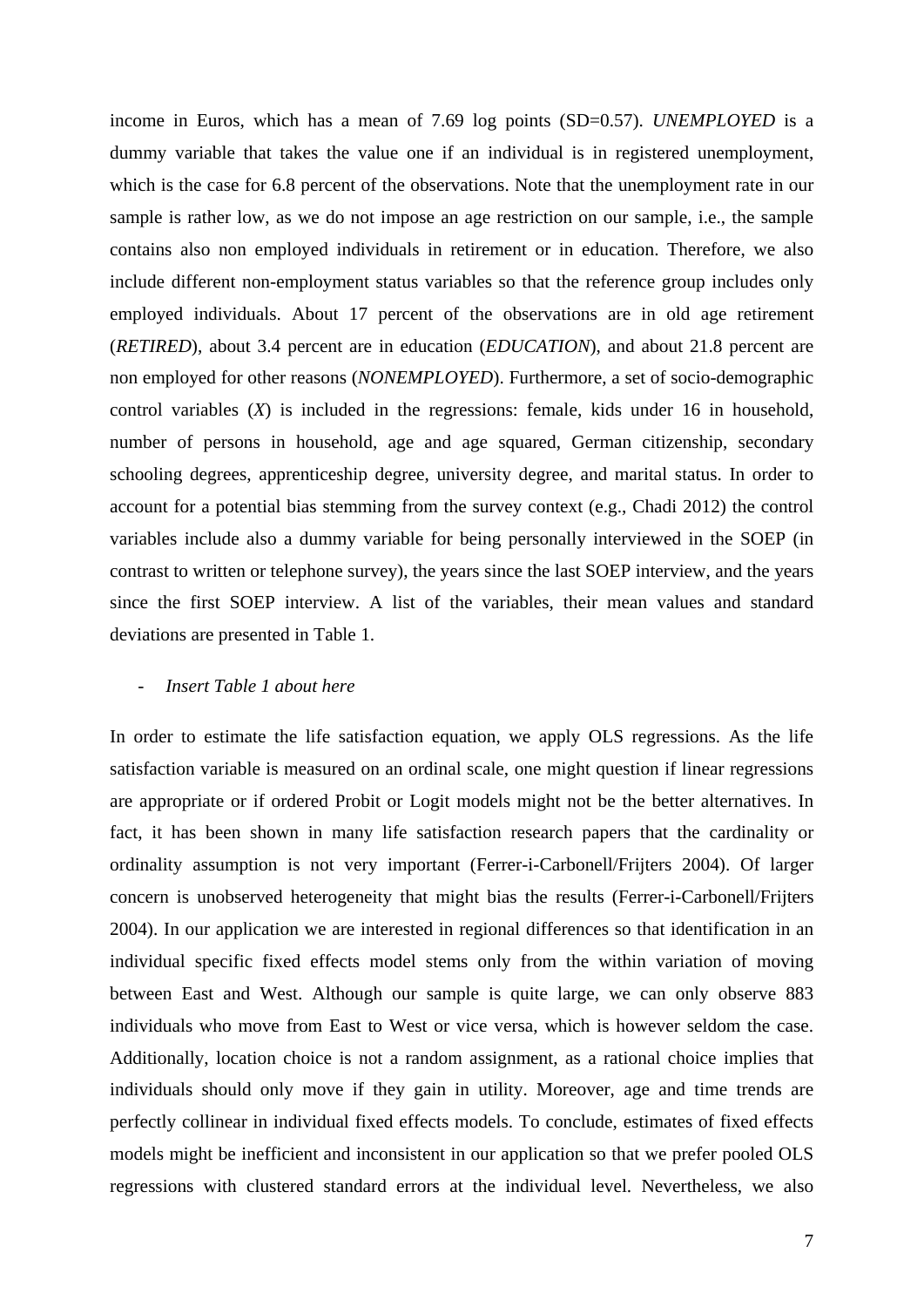present the results from individual specific fixed effects OLS regressions as a robustness check. Also note that we do not claim to establish a causal effect but rather want to describe regional differences between East and West Germany conditional on important individual characteristics such as income, unemployment, family, education, and age.

#### **4. Estimation results**

#### **4.1. Mean East-West gap in overall life satisfaction**

Before we start our analysis of the East-West gap in life satisfaction and how it is affected by taking into account differences in household income, individual unemployment, and sociodemographic characteristics, let us have a look at the East-West differences in household income and registered unemployment in the estimation sample. For this purpose, we estimate pooled OLS regressions with interaction terms of East and years and further sociodemographic control variables. The estimation results are then used to predict trends of conditional log household income and conditional unemployment for an average individual in East and West in Figure 1.

#### - *Insert Figure 1 about here*

It can be seen from the predicted trends in Figure 1 that monthly nominal net household income is significantly lower and unemployment significantly larger for individuals living in East than in West Germany. Mean household income in East Germany was about 0.4 log points lower in 1992, about 0.3 log points lower in 1993, about 0.25 log points lower in 1994, and between 0.2 and 0.25 log points lower from 1995 to  $2013<sup>4</sup>$ . Thus, convergence in household income can only be observed in the early years following the reunification and the gap remained quite stable and large since the mid-nineties. The probability to be unemployed is more than twice as large for individuals in our sample who live in East Germany. But the East-West gap in unemployment decreases since 2006, which might be related to the labor market reforms.

<sup>&</sup>lt;sup>4</sup> Note that the jump in household income for East and West in the year 2002 is due to the inclusion of an additional sample with high income (>4500 Euros monthly net income) in the SOEP. The East-West gap in household income and also the subsequent results for life satisfaction remain however unaffected by the inclusion of this additional sample.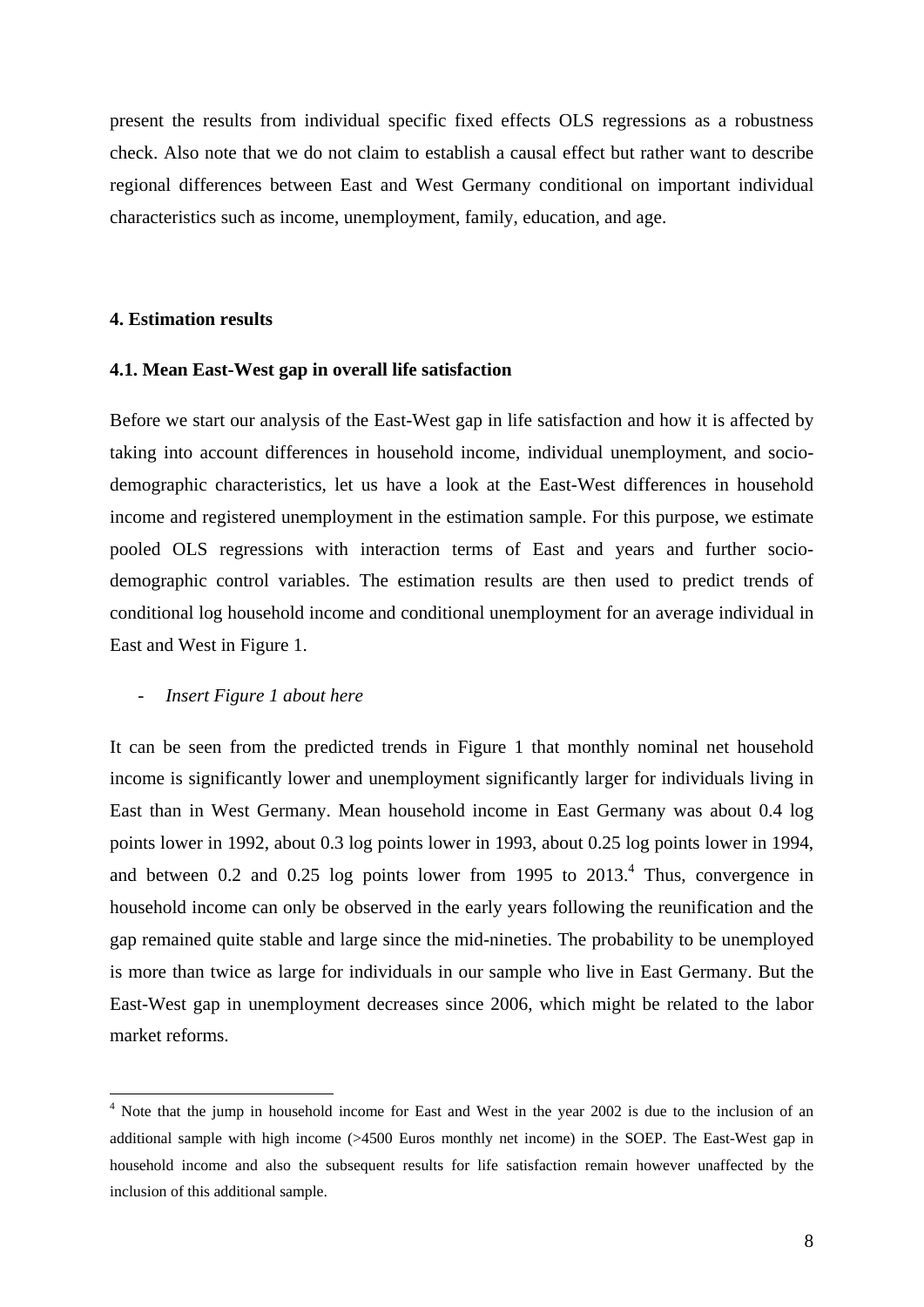Given the significant differences in household income and registered unemployment, the question arises in how far the mean raw East-West gap in life satisfaction is reduced by the inclusion of household income, individual unemployment, and socio-demographic characteristics that control for differences between individuals living in East and West Germany. Table 2 contains five different specifications of our life satisfaction equation, which all comprise *EAST* and *YEAR* but not their interaction terms. The first specification does not take into account any other covariates and the estimated coefficient of -0.6262 can be interpreted as the mean raw East-West gap in life satisfaction, which indicates that overall life satisfaction is about 0.63 points lower in East than in West Germany. The second specification includes log*HHINCOME*, which has the expected significant positive impact on life satisfaction and reduces the East-West gap to -0.4684. The third specification includes *UNEMPLOYED*, *RETIRED*, *EDUCATION*, and *NONEMPLOYED*, which reduces the East-West gap to -0.4282. *UNEMPLOYED* has the expected significant negative impact on life satisfaction, whereas *RETIRED* and *EDUCATION* seem to be positively correlated with life satisfaction. The fourth specification takes into account further control variables (*X*) as listed in Table 1. The East-West gap slightly increases to -0.4314. In the fifth specification, we add individual specific fixed effects, which reduces the East-West gap to -0.2235. But as discussed in the previous section, the fixed effects model serves only as a robustness check which supports the tendency of lower life satisfaction in East than in West Germany. We have also re-estimated the regressions separately for men and women, which did however not reveal noteworthy gender specific differences. To sum up, the regressions indicate that only part of the raw East-West gap in life satisfaction is due to differences in household income, unemployment status and other characteristics and that a significant conditional life satisfaction gap remains. The trends of this conditional life satisfaction gap are analyzed in more detail in the next section.

- *Insert Table 2 about here* 

#### **4.2. Trends in conditional life satisfaction and East-West gap**

At first, the unconditional life satisfaction trends in East and West are estimated in order to obtain a reference. For this purpose, the life satisfaction equation is estimated only with *EAST*, *YEAR* and additional interaction terms of living in East Germany and the survey years (*EASTYEAR*). In the next step, all control variables are included in the regression in order to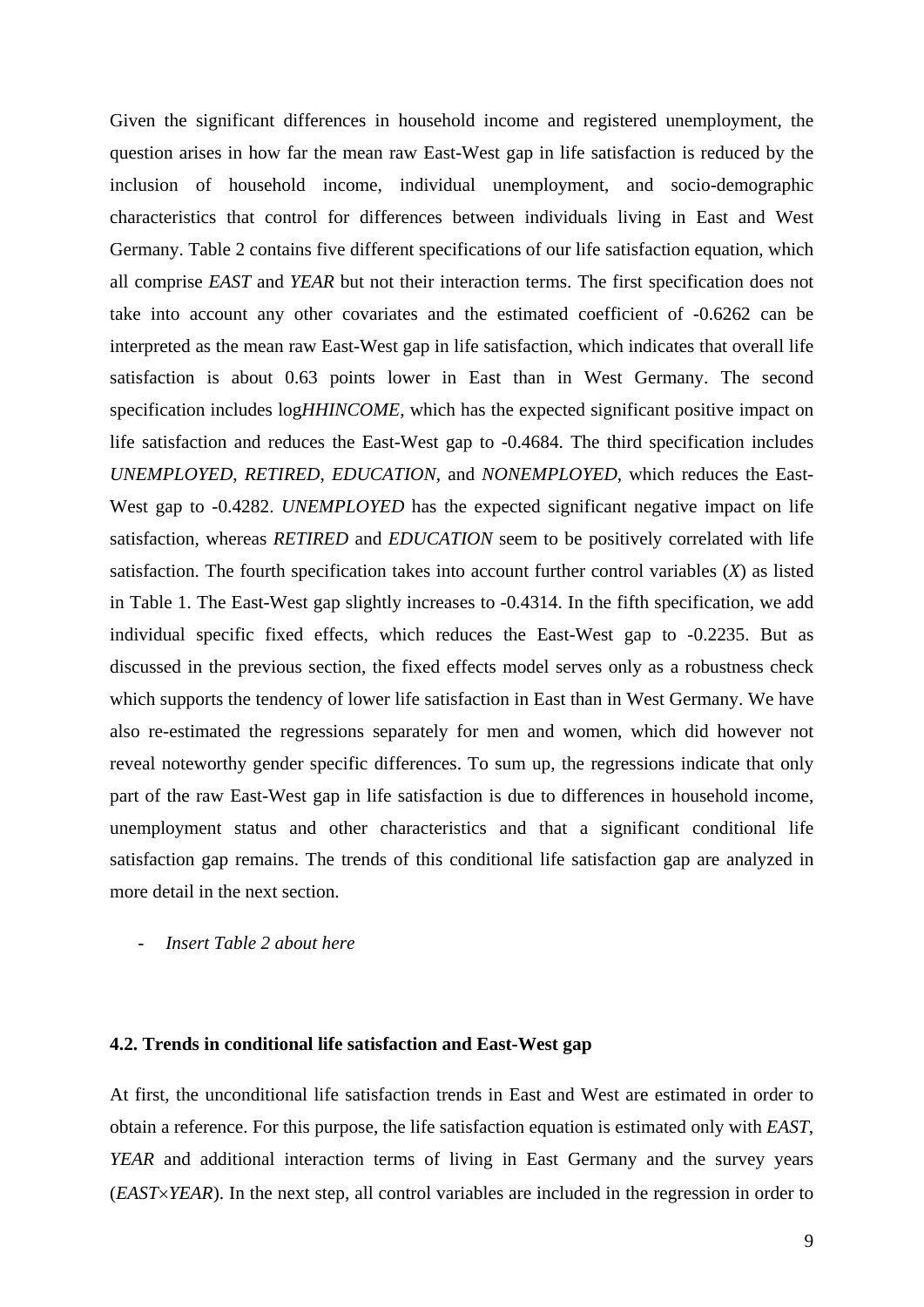study the trends in conditional life satisfaction and in the East-West gap. The results for the East and West trends are presented in Table 3. The first and second specifications are estimated using pooled OLS and the third specification includes additionally individual fixed effects. Due to the collinearity problem between age and the time trend, the dummy variable for the year 2013 has been dropped from the third specification. Thus, the fourth specification includes individual fixed effects and excludes the age variables. When comparing the results across the specifications, it can easily be seen that the results for the year dummies, i.e., for the general time trend, differ strongly. But the results for the East-West gaps, i.e., for *EAST* and *EASTYEAR*, are comparable in size. The comparison between the third and the fourth specification shows only small differences in the third digit of the coefficients so that the collinearity problem in individual fixed effects models does not seem to affect the estimated East-West gaps. The comparison with the pooled OLS results in the second specification and the individual fixed effects models indicates larger gaps of approximately 0.2 life satisfaction points for pooled OLS in every year, which is comparable in size with the findings in the previous section (see Table 2). More important is however that the trends in the gaps are comparable between the specifications so that the fixed effects results support the pooled OLS results. In the subsequent discussion we focus therefore on our preferred results from the specifications using pooled OLS.

#### - *Insert Table 3 about here*

In order to facilitate the interpretation of the regression results, we have used the results from the first and the second specification in Table 3 to predict unconditional and conditional life satisfaction trends for an average individual living in East and West Germany in the upper and lower graphs in Figure 2. The unconditional trends serve only as reference and it can easily be seen that the conditional East-West gap is substantially smaller than the unconditional East-West gap. The subsequent discussion focuses on the conditional trends. Mean life satisfaction was more than 0.9 points lower in East than in West Germany in the year 1992. Mainly due to a decrease in life satisfaction in West Germany until 1997, the life satisfaction gap decreased to about 0.5 points and remained quite stable until 2007. From 2008 to 2013 the life satisfaction gap is only about 0.3 points. We have also re-estimated the regressions and predicted conditional life satisfaction trends separately for men and women. The trends are depicted in Figure 3 and do neither reveal noteworthy gender specific differences in the levels nor in the trends. To sum up, the conditional life satisfaction trends for the complete sample and separately for men and women show significant lower life satisfaction in East than in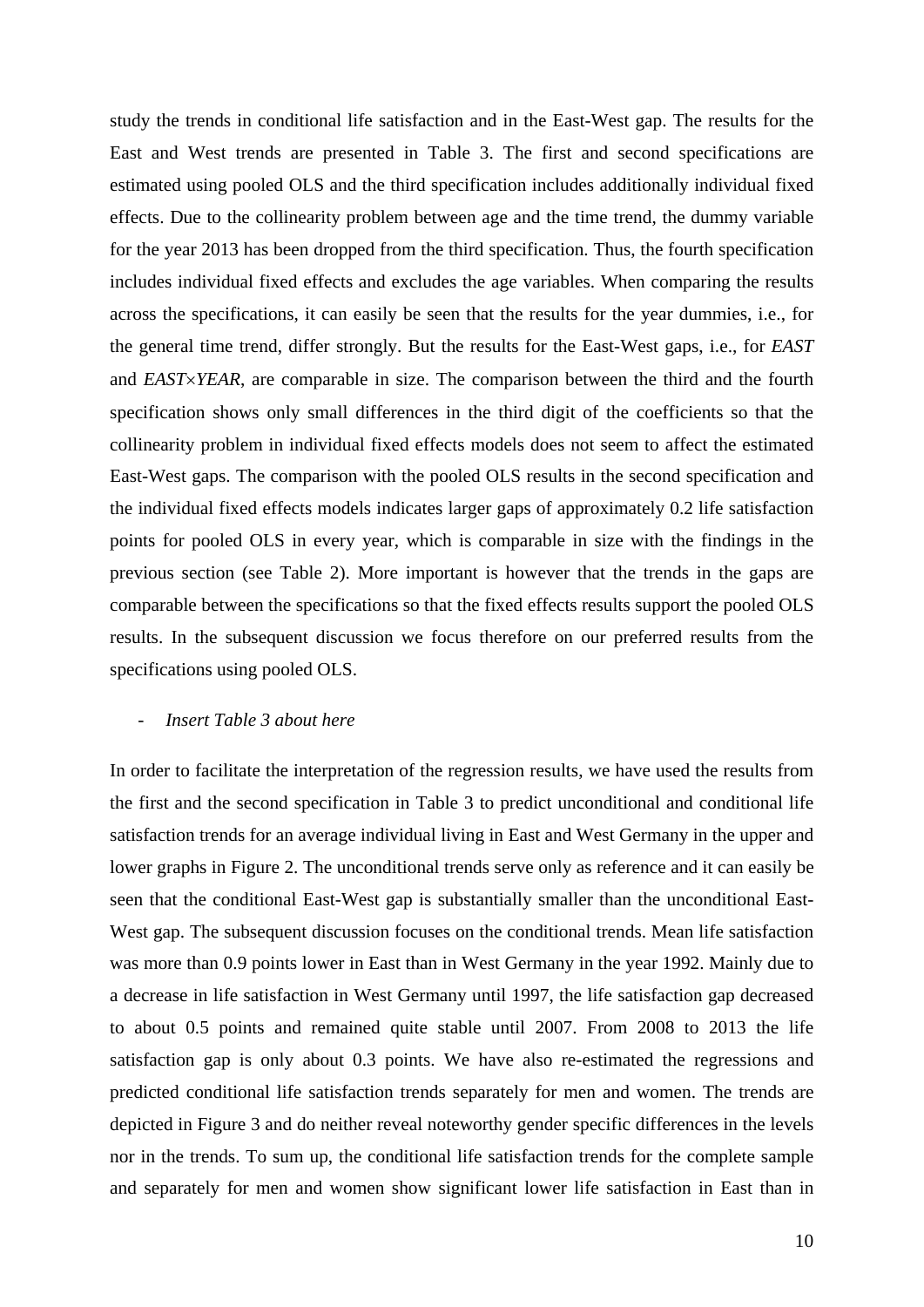West Germany. Moreover, convergence has only partly been achieved, namely directly in the years after reunification and again in the last years since 2008. One explanation for the observed lower East-West gap of about 0.3 points in the last years after a stable gap of about 0.5 points between 1997 and 2007 might be a change in the population and consequently in the composition of our sample, which is to some extent representative. As younger birth cohorts have entered the sample in more recent years, they might be responsible for the reduction in the East-West gap in life satisfaction. Therefore, we analyze cohort differences in the East-West gap and in the conditional life satisfaction trends in East and West in the next section.

- *Insert Figure 2 about here*
- *Insert Figure 3 about here*

#### **4.3. Cohort differences**

A tremendous system change such as the German reunification might affect birth cohorts differently. Even though the reunification was voluntary, at least for most people living in East Germany, many spheres of life might have been adversely affected and hopes might not have been fulfilled. For example, most people were probably surprised by the high level of persistent unemployment after reunification and the depreciation of many labor market skills. These adverse effects are likely to be larger for older individuals at the time of the reunification, who have been longer or even completely socialized in the old system and who have invested in human capital that had more value in the old than in the new system. Younger birth cohorts might however not been so deeply affected by such a system change, as they have not been socialized and did not invest in human capital in the old system.<sup>5</sup> In order to study cohort differences, we define four groups of birth cohorts. We have decided to use the following division in four birth cohorts based on the subsequent rationales:

(1) Cohort 1 comprises individuals born before 1945. These individuals were born before the end of World War II, have been older than 6 years in 1950, when the Federal

<sup>&</sup>lt;sup>5</sup> Van Hoorn and Maseland (2010) apply a robustness check in their analysis of the determinants of life satisfaction by using a subsample of individuals born between1946 and 1971. They argue that these individuals have been socialized in either the East or the West German system so that differences in values and preferences should be most pronounced in this birth cohort.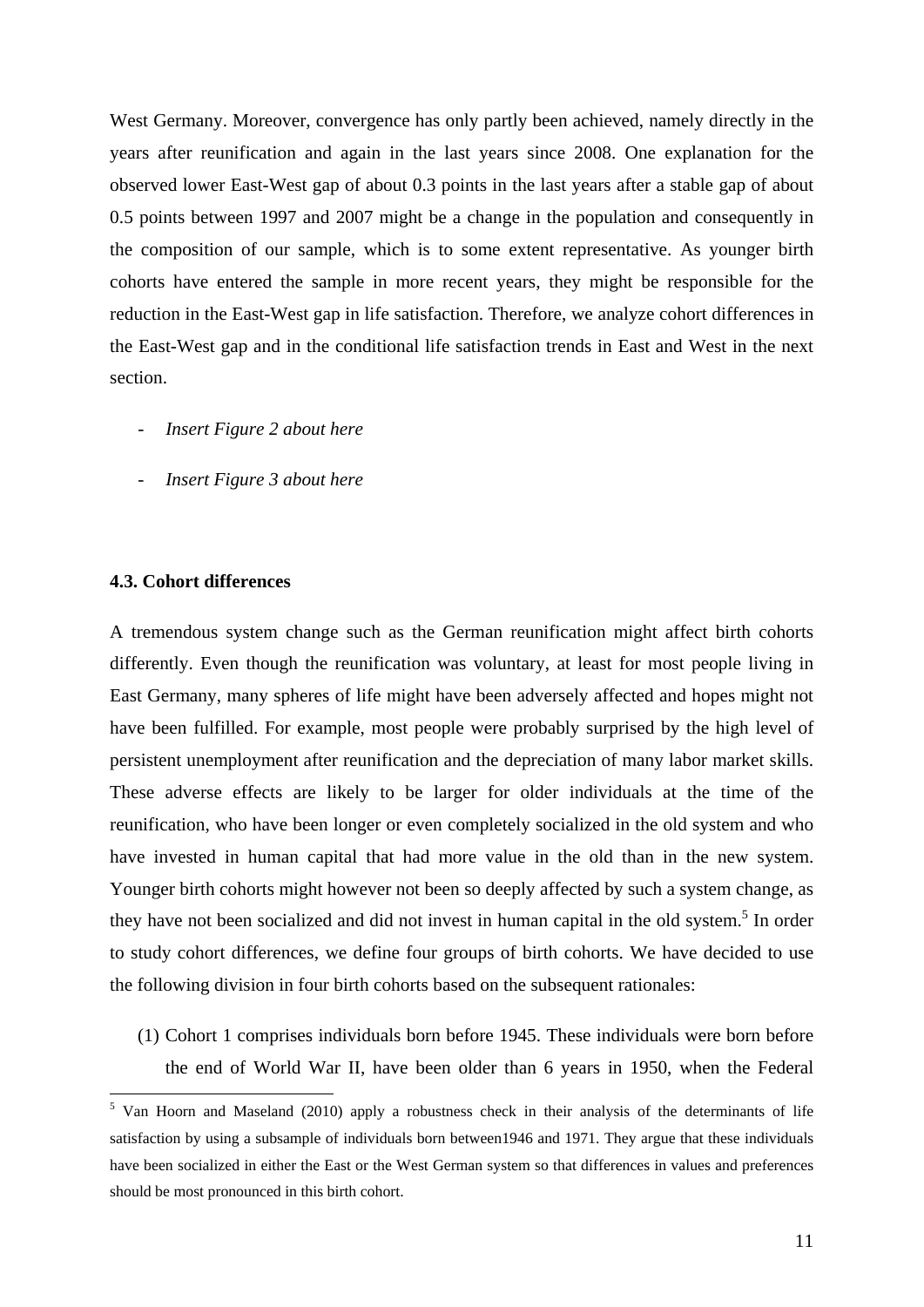Republic of Germany (BRD) and the German Democratic Republic (DDR) have been independent separate states for the first time, and have been older than 45 years at time of the German reunification in 1990. Thus, cohort 1 has been socialized before and during World War II as well as in the separated German states. Number of observations in the sample is n=105,810 of N=13,173 individuals.

- (2) Cohort 2 comprises individuals born between 1945 and 1974. These individuals have been not older than 6 years in 1950 and older than 16 years in 1990. Thus, cohort 2 has been socialized mainly in the separated German states. More generally, cohort 2 belongs to the post-World War II and to the generation X. Number of observations in the sample is  $n=208,519$  of N=25,770 individuals.
- (3) Cohort 3 comprises individuals born between 1975 and 1984. These individuals have been between 6 and 16 years in 1990. Thus, cohort 3 has been partly socialized in the separated German states and partly in reunified Germany. Cohort 3 also belongs to the generation X. Number of observations in the sample is  $n=41,451$  of N=6,926 individuals.
- (4) Cohort 4 comprises individuals born after 1984. These individuals have been younger than 6 years in 1990 or even born after 1990. Thus, cohort 4 has been socialized in reunified Germany. Cohort 4 belongs to the generation Y. Number of observations in the sample is  $n=14,464$  of N=4,311 individuals.

At first, we have re-estimated the pooled OLS regression with control variables for the complete sample. But instead of the interaction terms *EASTYEAR*, we include interaction terms of the four cohorts and living in East Germany (*EASTCOHORT*). The results in Table 4 indicate a mean conditional East-West gap in life satisfaction of about 0.5 points for cohort 1 (<1945) and cohort 2 (1945-1974). The East-West gap is significantly lower for younger birth cohorts. Whereas the East-West gap for cohort 3 (1975-1984) is still 0.3 points, the gap is only 0.1 points for cohort  $4$  ( $>1984$ ).

#### - *Insert Table 4 about here*

In the next step, we have re-estimated the pooled OLS regression with control variables and the interaction terms *EASTYEAR* for each of the four groups of birth cohorts separately. Based on the regression results we predict the conditional life satisfaction trends for East and West separately for each cohort in Figure 4. It can easily be seen from the graphs that the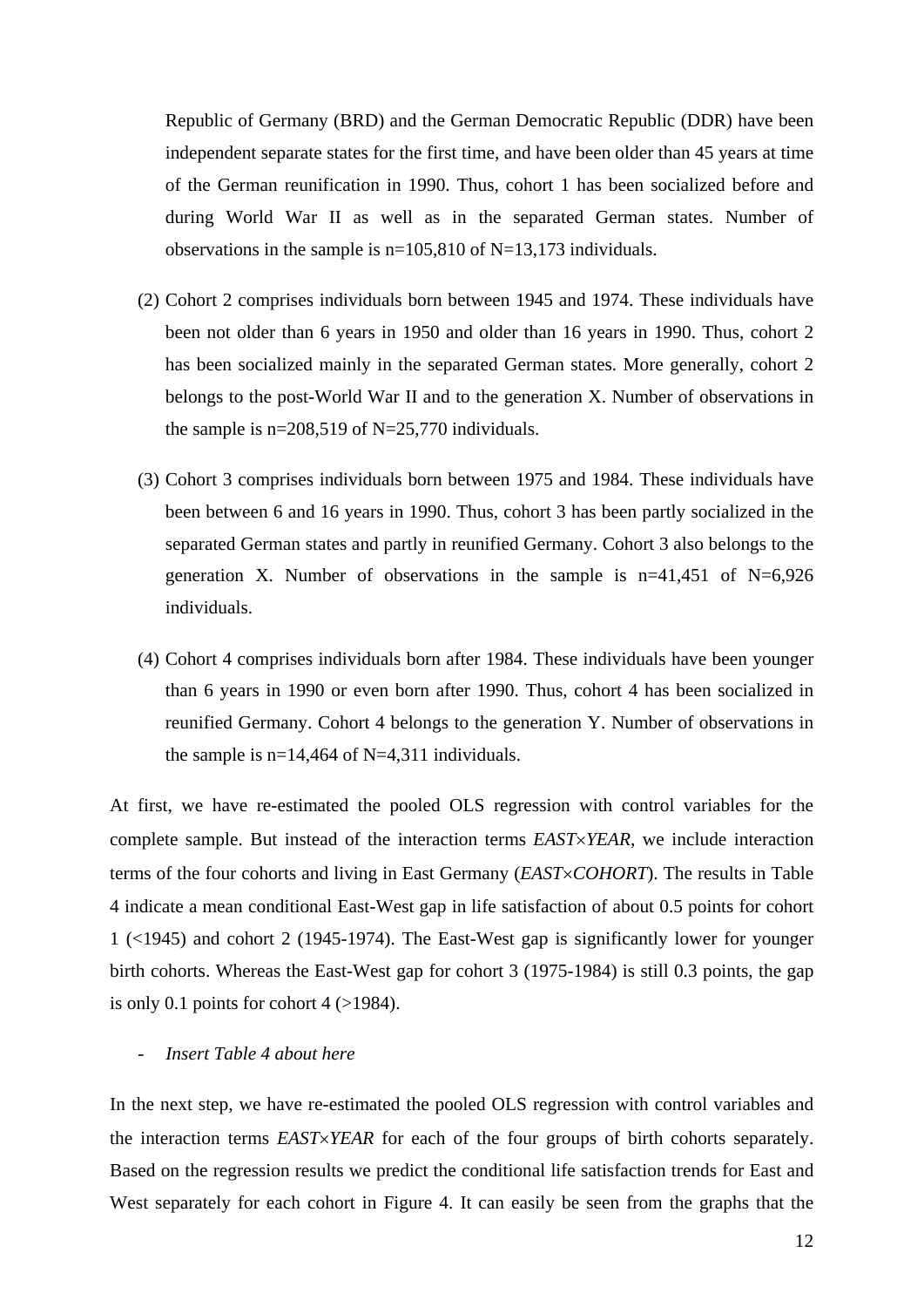conditional East-West gap in life satisfaction is smaller and that convergence is much stronger for younger birth cohorts. The East-West gap remains quite stable and sizeable at around 0.5 points since the mid-nineties for cohort 1 (<1945). For cohort 2 (1945-1974) the East-West gap decreases from more than 0.5 points in the mid-nineties to about 0.2 points in recent years. For cohort 3 (1975-1984) the East-West gap decreases even more strongly from more than 0.5 points in the mid-nineties to about 0.1 to 0.2 points in recent years. Information about the youngest cohort  $4$  ( $>1984$ ) is only available in the data since 2002, as they have been too young to participate in the SOEP before that year. These young individuals living in East Germany are on average not even 0.2 points less satisfied with their lives than their counterparts in West Germany and the gap is virtually nonexistent in some of the recent years.

- *Insert Figure 4 about here* 

#### **4.4. Robustness checks**

We have performed several robustness checks to analyze the sensitivity of our results, which we summarize shortly in this section. In our regressions, we have used nominal net household income. Our results do not change noteworthy, if we use real household income or the adjusted household income variable provided by the SOEP. Unfortunately, the adjusted income variable is not available for 2012 and 2013. Moreover, the computation of real household income using the consumer price index provided by the SOEP is not unproblematic, because the CPI is separated for East and West until 2000 and not separated afterwards. Two further robustness checks are concerned with our estimation sample. In our data, Berlin is still separated in East and West. But our results do not change noteworthy, if we exclude Berlin from the sample. Moreover, our results do not change noteworthy, if we exclude individuals with non-German citizenships from the sample. A last robustness check is kind of a Placebo check for the cohort differences.<sup>6</sup> Instead of dividing the regions in East and West, we divide the Western German federal states without Berlin in the regions North (Schleswig-Holstein, Hamburg, Bremen, Niedersachsen, Nordrhein-Westfalen, Hessen) and South (Bayern, Baden-Württemberg, Rheinland-Pfalz, Saarland). The conditional life satisfaction levels and trends do neither differ significantly between North and South nor between the four birth cohorts. Thus, it seems unlikely that the results for the cohort

<sup>&</sup>lt;sup>6</sup> We thank Joachim Wagner for suggesting this robustness check.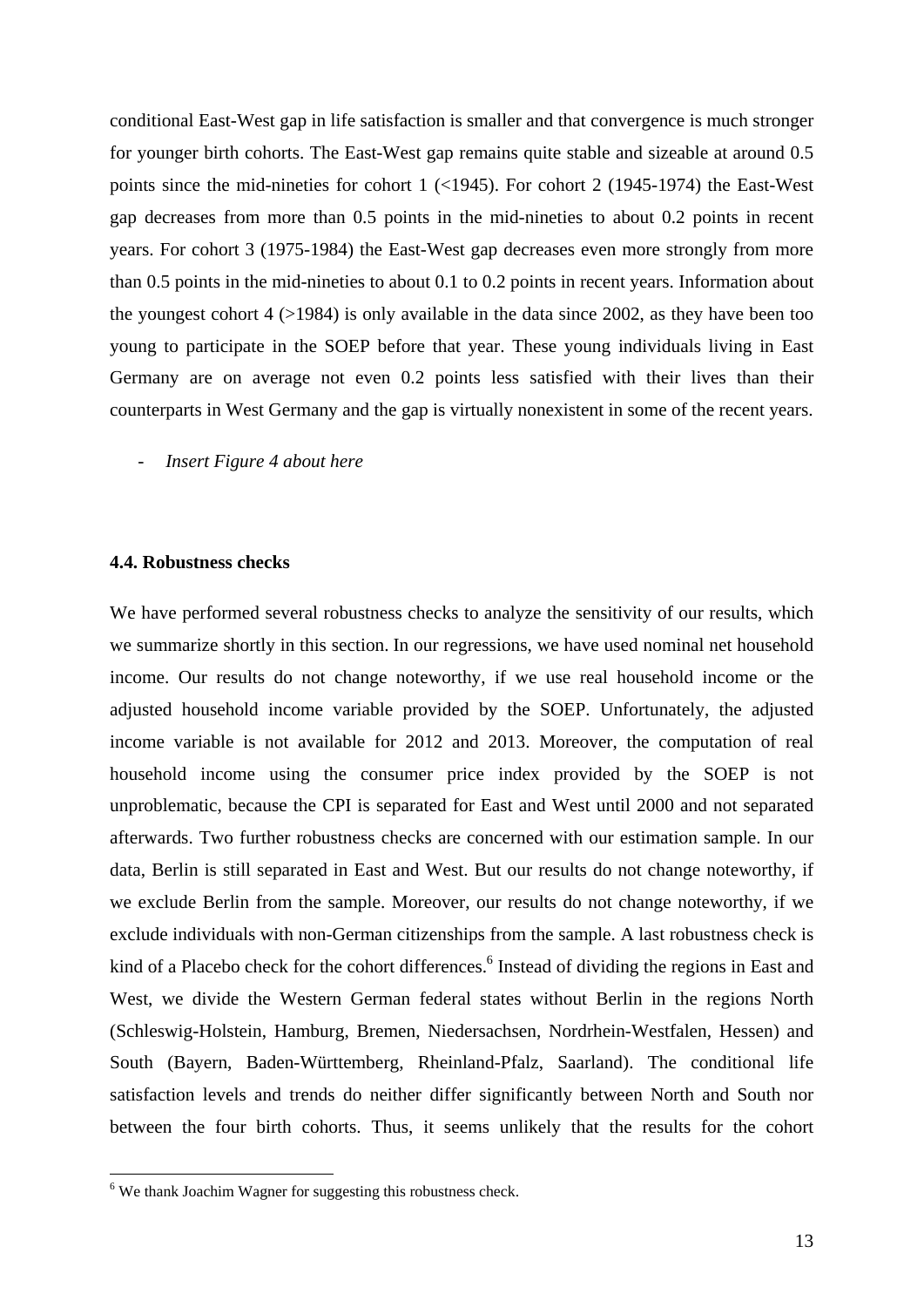differences in the East-West gap and its trends, which have been presented in the previous section, are only a statistical artifact.

#### **5. Concluding remarks**

Our results indicate that part of the raw East-West gap in life satisfaction is due to differences in household income and individual unemployment status. The conditional gap remains however sizeable. As we control for important economic and socio-demographic variables at the individual and household level, the remaining conditional East-West gap might be driven by individual non-monetary and unobserved differences between people living in East and West Germany. These differences can include psychological factors related to the system change such as a loss in identity as well as values and preferences driven by socialization (van Hoorn/Maseland 2010). Noll and Weick (2010: pp. 82/83) report, for example, evidence from the European Social Survey that the East-West gap is significantly reduced after controlling for differences in worries about the retirement system and in trust in institutions such as the legal system and the parliament. Moreover, regional economic aspects such as the provision of public goods and external effects of higher unemployment rates might be responsible for the lower conditional life satisfaction in Eastern Germany.

The second part of our analysis has focused on trends in conditional life satisfaction and the evolution of the East-West gap. Our results indicate that the conditional East-West gap in life satisfaction decreased in the first years after the German reunification and remained quite stable and sizeable since the mid-nineties for the complete sample. Thus, it seems as if the lower life satisfaction in East Germany is quite persistent even 25 years after reunification and that convergence has not been achieved yet and might be achieved only very slowly in the future. This rather pessimistic outlook is however attenuated by our analysis of cohort differences, which indicate that the conditional East-West gap in life satisfaction is smaller and that convergence is much stronger for younger birth cohorts. For the youngest cohorts the gap is not even significant in recent years. Consequently, we can be more optimistic that convergence is achievable for younger birth cohorts with socialization in the reunified Germany. For older birth cohorts with socialization in the old system, i.e., in the German Democratic Republic, the gap remains however sizeable and convergence is rather unlikely. From these findings, we can indirectly conclude that the East-West gap seems rather to be driven by socialization in the old system of the German Democratic Republic than by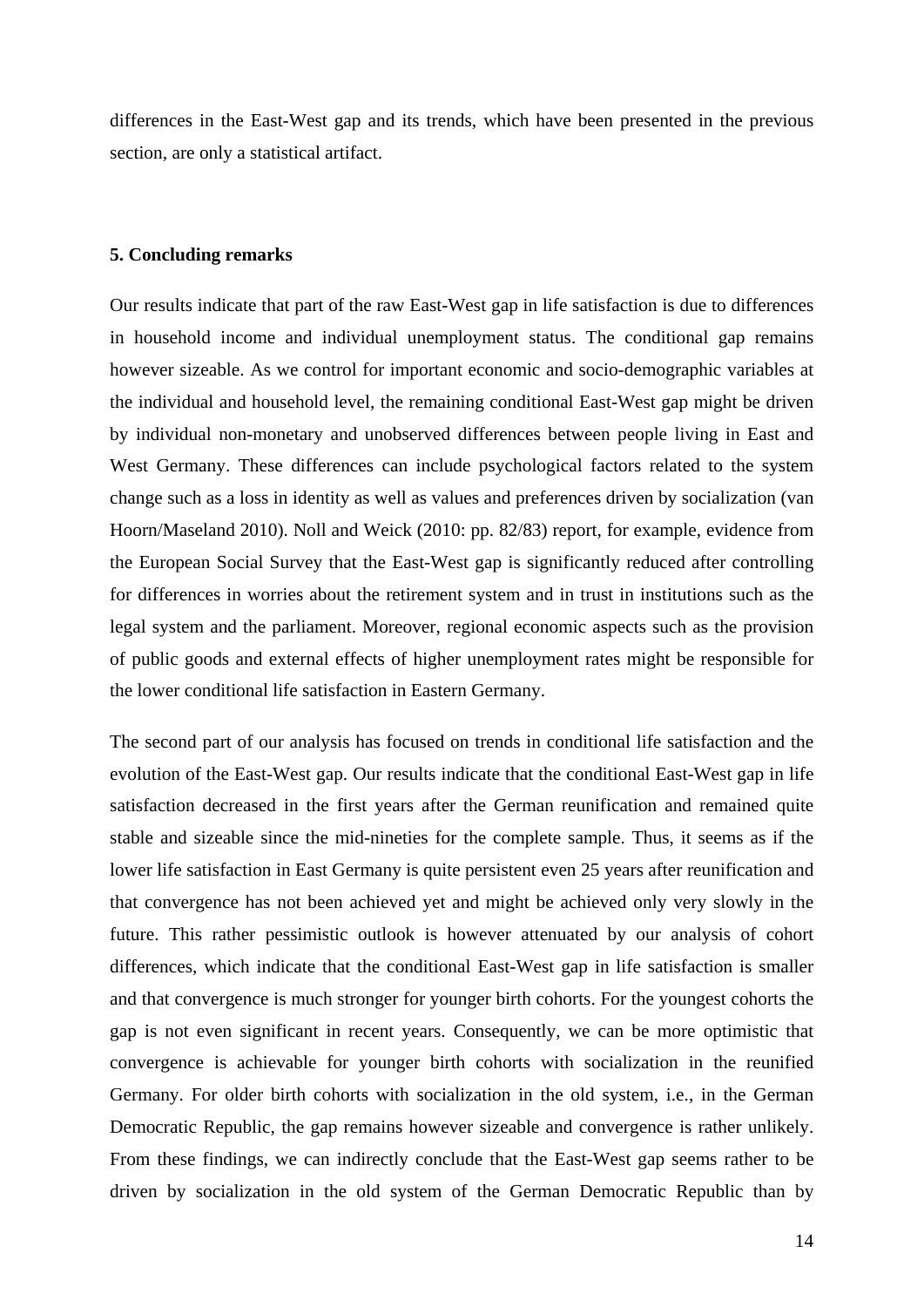individual and regional economic factors, which are either controlled for in our regressions or the same for different birth cohorts living in the same region, though the cohorts might be affected differently.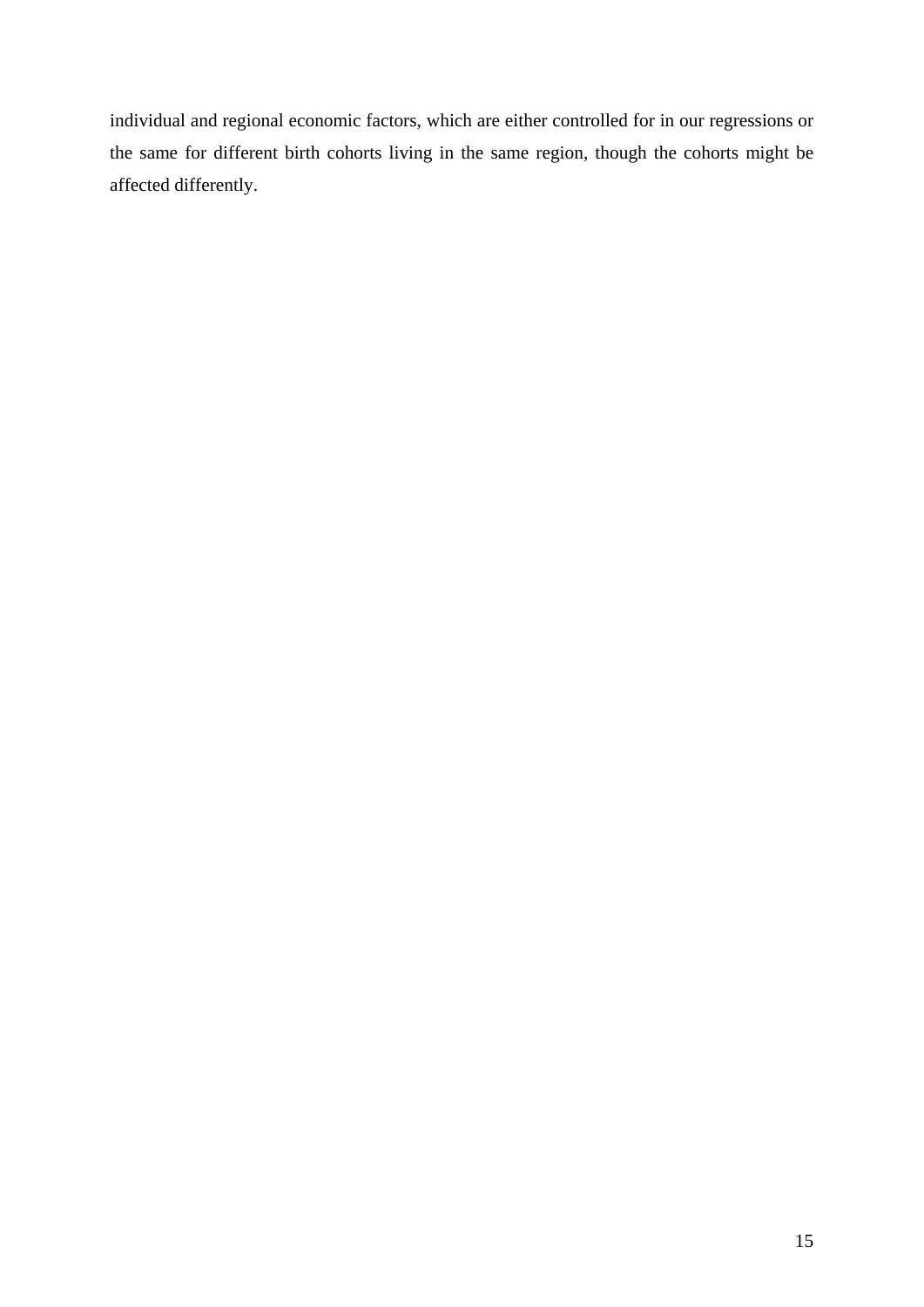#### **References**

- Burda, M. C. (2013), The East German Economy in the Twenty-First Century. S. 195-216 in: H. Berghoff, U. Balbier (eds.), The East German Economy, 1945-2010. Cambridge: Cambridge University Press.
- Chadi, A. (2012), I would really love to participate in your survey! Bias problems in the measurement of well-being. Economics Bulletin 32: 3111-3119
- Clark, A., A. Knabe, S. Rätzel (2010), Boon or bane? Others' unemployment, well-being and job insecurity. Labour Economics 17: 52-61.
- Clark, A.E., P. Frijters, M.A. Shields (2008), Relative income, happiness, and utility: An explanation for the easterlin paradox and other puzzles. Journal of Economic Literature 46(1): 95-144.
- Easterlin, R.A. (2009), Lost in transition: Life satisfaction on the road to capitalism. Journal of Economic Behavior & Organization 71: 130-145.
- Easterlin, R.A., A.C. Plagnol (2008), Life satisfaction and economic conditions in East and West Germany pre- and post-unification. Journal of Economic Behavior & Organization 68: 433-444.
- Ferrer-i-Carbonell, A. (2005), Income and well-being: an empirical analysis of the comparison income effect. Journal of Public Economics 89: 997-1019.
- Ferrer-i-Carbonell, A., P. Frijters (2004), How important is methodology for the estimates of the determinants of happiness? Economic Journal 114: 641-659.
- Frijters, P., J.P. Haisken-DeNew, M.A. Shields (2004a), Investigating the Patterns and Determinants of Life Satisfaction in Germany Following Reunification. Journal of Human Resources 39(3): 649-674.
- Frijters, P., J.P. Haisken-DeNew, M.A. Shields (2004b), Money Does Matter! Evidence from Increasing Real Income and Life Satisfaction in East Germany Following Reunification. American Economic Review 94(3): 730-740.
- Gerlach, K., G. Stephan (1996), A paper on unhappiness and unemployment in Germany. Economic Letters 52: 325-330.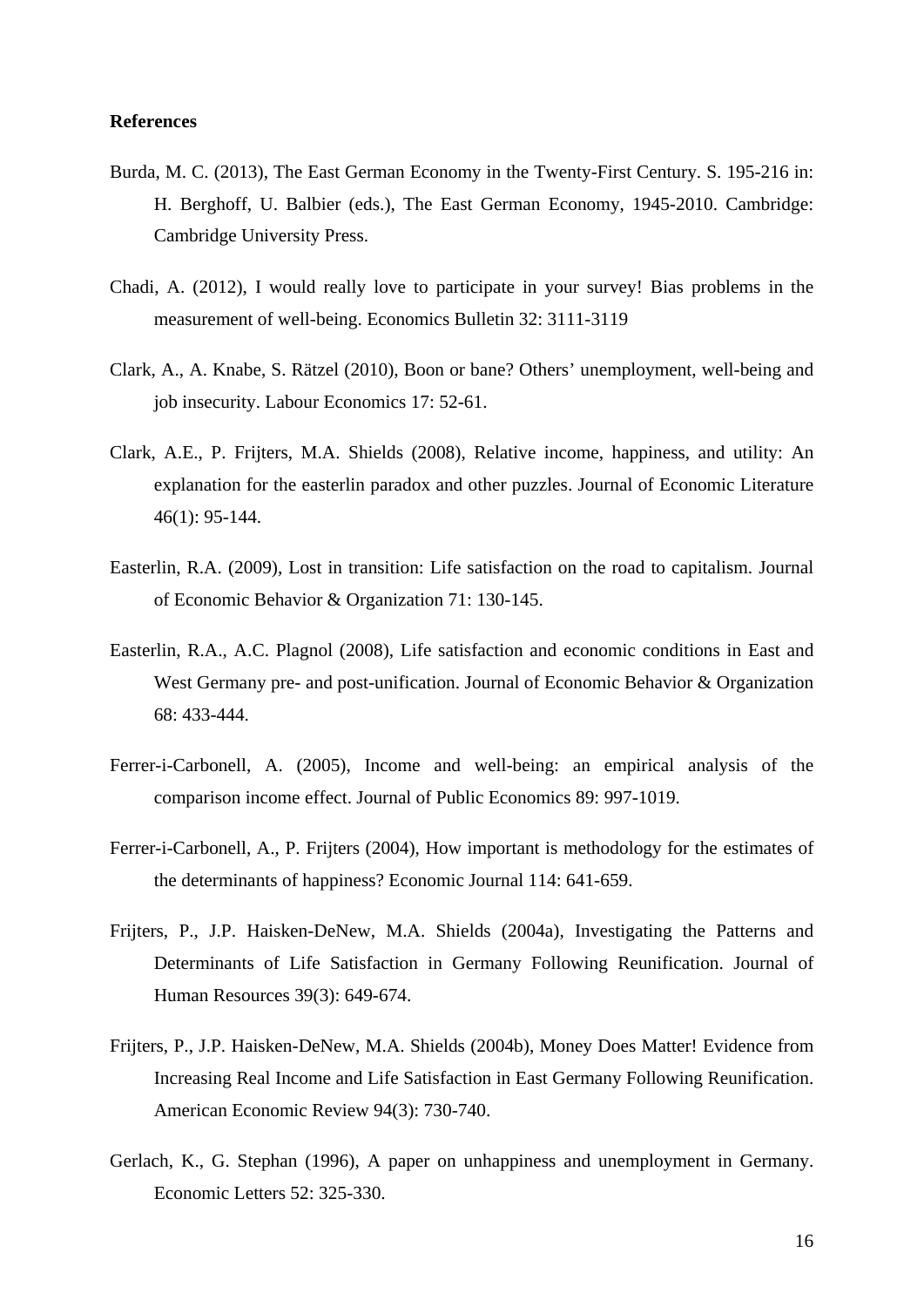- Noll, H.-H., S. Weick (2010), Subjective well-being in Germany: evolutions, determinants and policy implications. S. 70-90 in: Greve, B. (ed.), Happiness and Social Policy In Europe. Edward Elgar.
- Oishi S., S. Kesebir, E. Diener (2011), Income Inequality and Happiness. Psychological Science 22(9): 1095-1100.
- Oswald, A. J. (1997), Happiness and economic performance. Economic Journal 107(445): 1815-1831.
- Smolny, W. (2009), Wage adjustment, competitiveness and Unemployment East Germany after unification. Jahrbücher für Nationalökonomie und Statistik 229: 130-145.
- Smolny, W. (2012), Cyclical adjustment, capital-labor substitution and total factor productivity convergence - East Germany after unification. Jahrbücher für Nationalökonomie und Statistik 232: 445-459.
- Smolny, W., M. Kirbach (2011), Wage differentials between East and West Germany Are they related to the location or to the people. Applied Economic Letters 18: 873-879.
- Uhlig, H. (2008), The slow decline of East Germany. Journal of Comparative Economics 36: 517-541.
- van Hoorn, A., R. Maseland (2010), Cultural differences between East and West Germany after 1991: Communist values versus economic performance? Journal of Economic Behavior & Organization 76: 791-804.
- Vatter, J. (2012), Well-Being in Germany: GDP and Unemployment Still Matter. RatSWD Working Paper No. 196.
- Wagner, G.G., J.R. Frick, J. Schupp (2007), The German Socio-Economic Panel Study (SOEP) - Scope, Evolution and Enhancements. Schmollers Jahrbuch 127: 139-169.
- Winkelmann, L., R. Winkelmann (1998), Why are the Unemployed So Unhappy? Evidence from Panel Data. Economica 65: 1-15.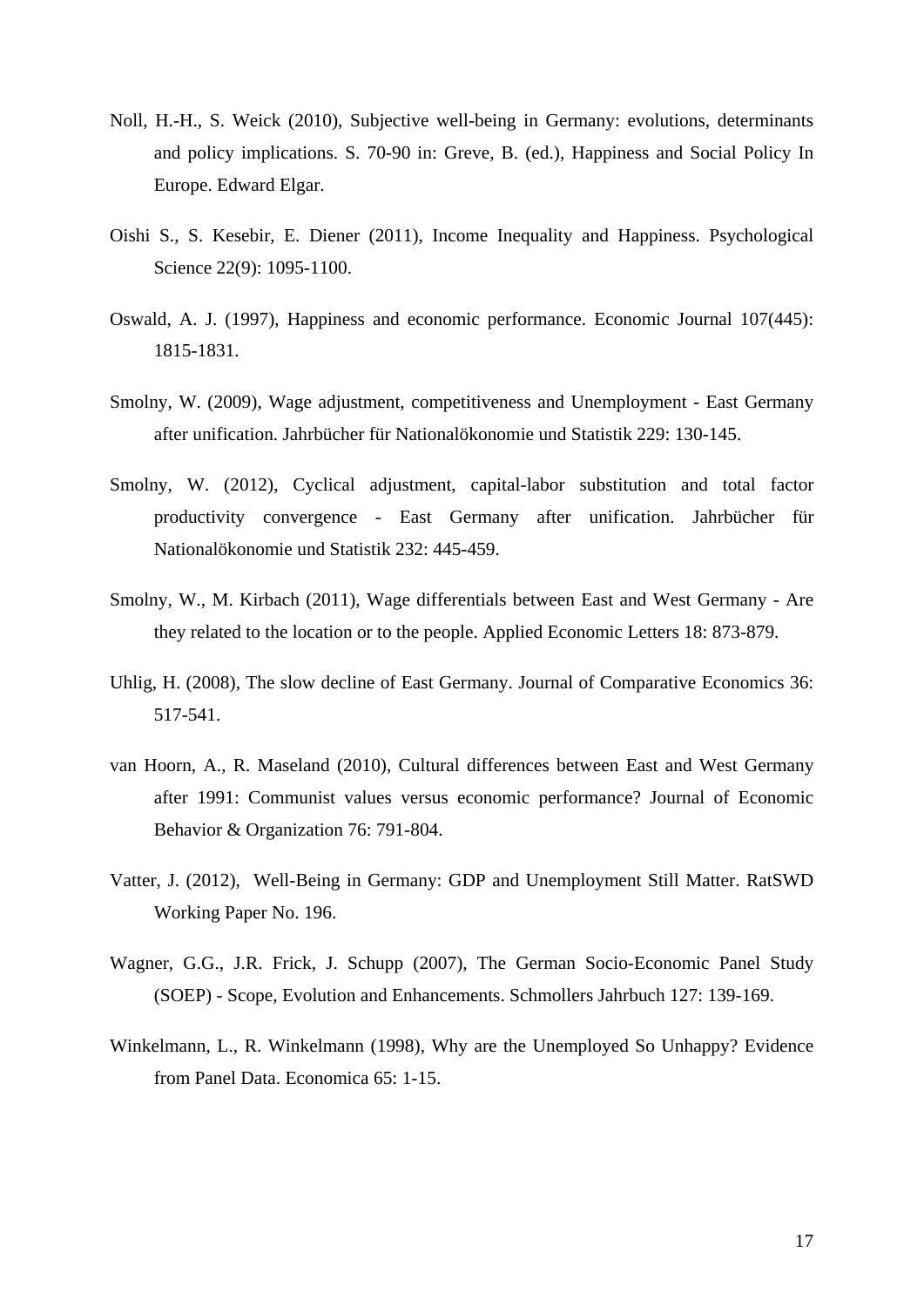# Table 1: Descriptive statistics

|                                                                                      | Mean    | <b>SD</b> |
|--------------------------------------------------------------------------------------|---------|-----------|
| LS: overall life satisfaction (0: completely dissatisfied, 10: completely satisfied) | 6.9774  | 1.7774    |
| EAST (dummy): living in former East Germany                                          | 0.2564  | 0.4366    |
| logHHINCOME: log of monthly nominal net household income in Euros                    | 7.6931  | 0.5694    |
| UNEMPLOYED (dummy): registered unemployment status                                   | 0.0681  | 0.2520    |
| RETIRED (dummy): old age retirement                                                  | 0.1700  | 0.3756    |
| EDUCATION (dummy): in education                                                      | 0.0335  | 0.1800    |
| NONEMPLOYED (dummy): other reasons for non-employment                                | 0.2177  | 0.4126    |
| Control variables $(X)$ :                                                            |         |           |
| Female (dummy)                                                                       | 0.5194  | 0.4996    |
| Kids <16 years in household (dummy)                                                  | 0.3091  | 0.4621    |
| Number of persons in household                                                       | 2.7605  | 1.2960    |
| Age in years                                                                         | 47.4944 | 17.4113   |
| Age squared                                                                          | 2558.87 | 1745.01   |
| German citizenship (dummy)                                                           | 0.9102  | 0.2860    |
| Medium secondary schooling degree ("Realschule") (dummy)                             | 0.2944  | 0.4558    |
| High secondary schooling degree ("Abitur") (dummy)                                   | 0.1834  | 0.3870    |
| Apprenticeship degree (dummy)                                                        | 0.5958  | 0.4907    |
| University degree (dummy)                                                            | 0.2109  | 0.4079    |
| Marital status (dummies)                                                             |         |           |
| Married, living together                                                             | 0.6039  | 0.4891    |
| Married, separated                                                                   | 0.0165  | 0.1274    |
| Single                                                                               | 0.2250  | 0.4176    |
| Divorced                                                                             | 0.0684  | 0.2525    |
| Widowed                                                                              | 0.0649  | 0.2463    |
| Personnel SOEP interviewer (dummy)                                                   | 0.6464  | 0.4781    |
| Years since last SOEP interview                                                      | 0.2836  | 1.3417    |
| Years since first SOEP interview                                                     | 9.7506  | 7.0135    |
| Birth cohorts (dummies)                                                              |         |           |
| $<$ 1945                                                                             | 0.2858  | 0.4518    |
| 1945-1974                                                                            | 0.5632  | 0.4960    |
| 1975-1984                                                                            | 0.1120  | 0.3153    |
| >1984                                                                                | 0.0391  | 0.1938    |

Notes: SOEP 1992-2013. Number of observations is n=370,244. Number of individuals is N=50,180. Average panel length is T=7.38.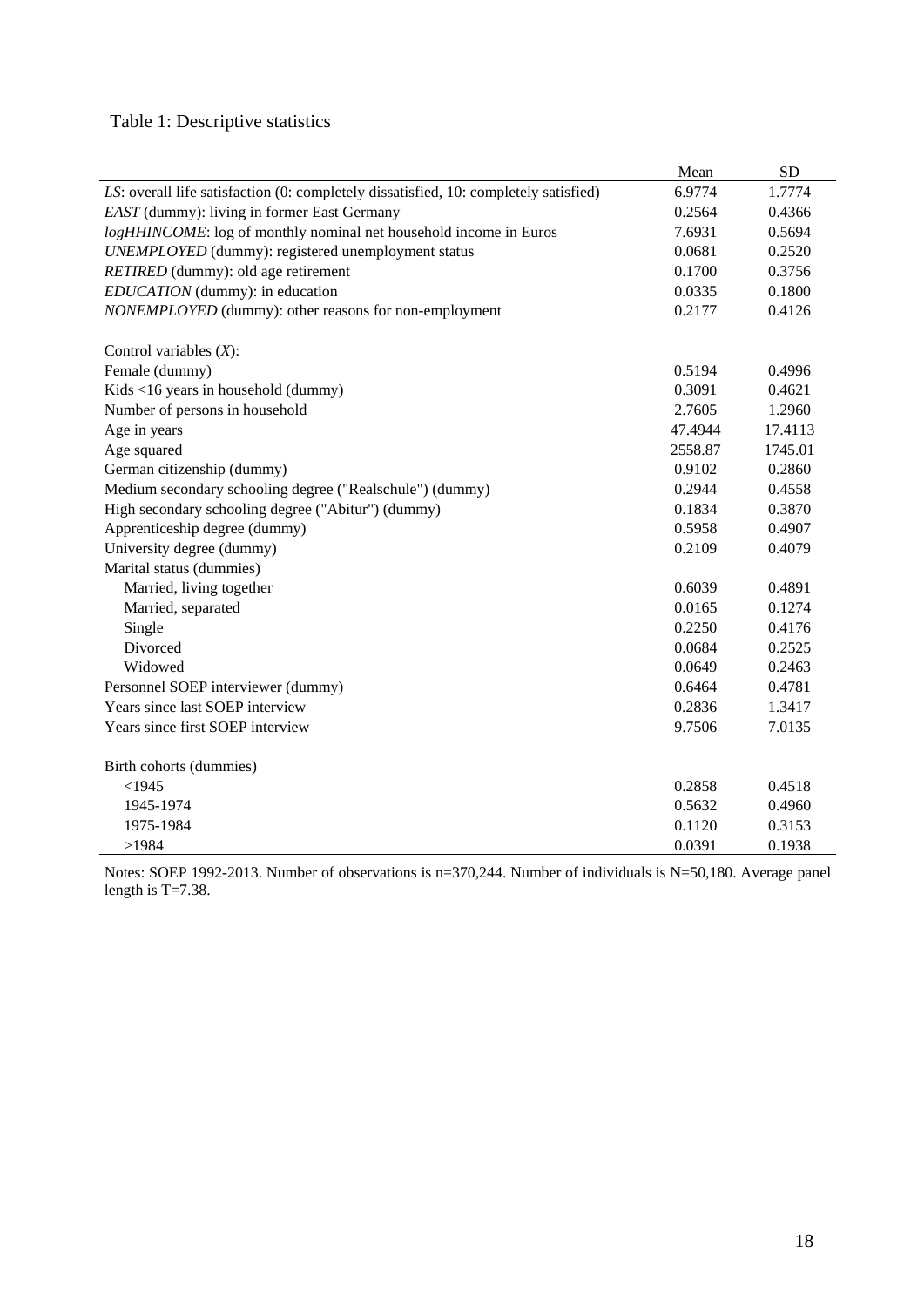

Figure 1: Conditional income and unemployment trends (pooled OLS)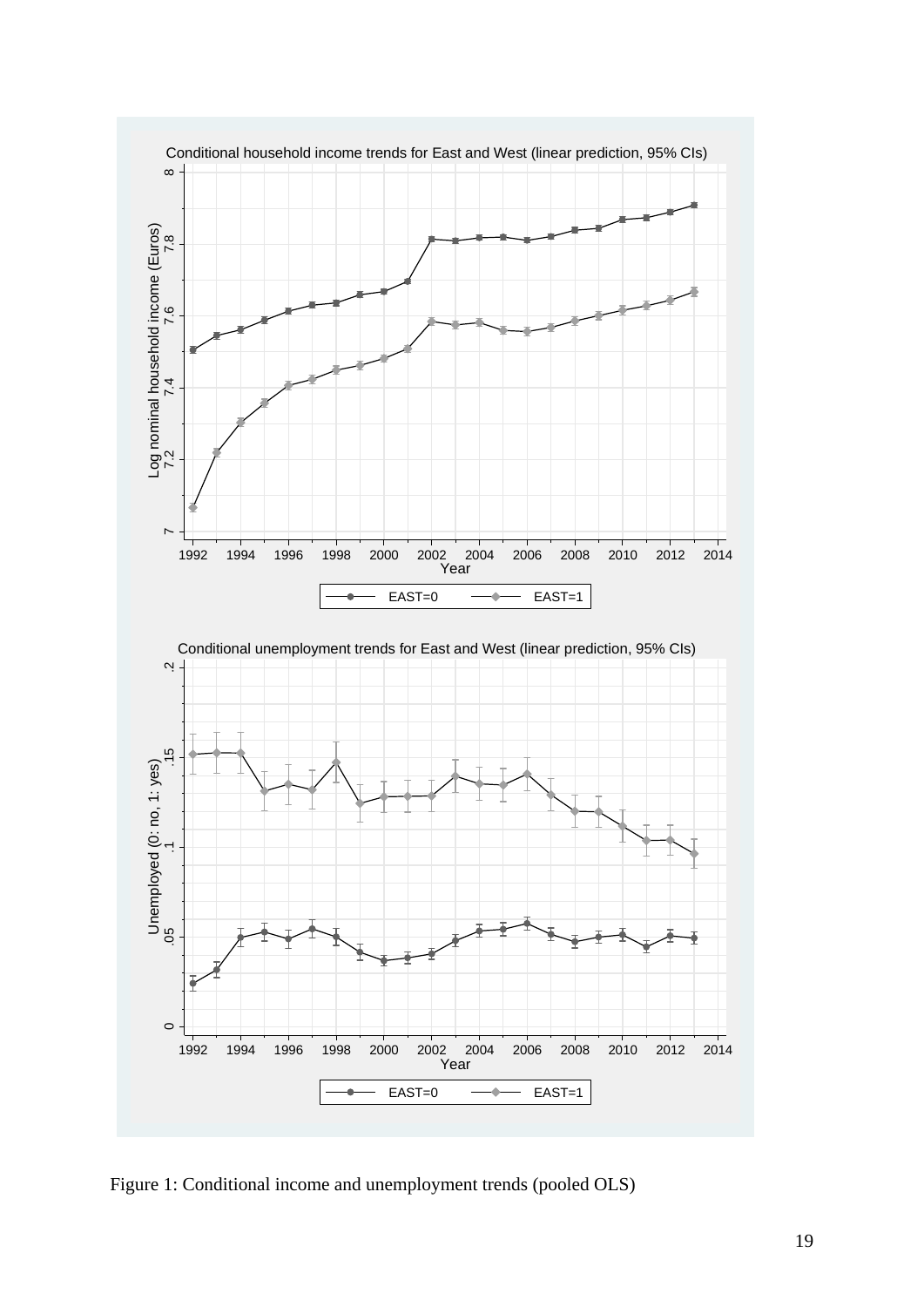| Table 2: East-West gap in life satisfaction |  |
|---------------------------------------------|--|
|---------------------------------------------|--|

|                          | (1)            | (2)            | (3)            | (4)            | (5)          |
|--------------------------|----------------|----------------|----------------|----------------|--------------|
| <b>EAST</b>              | $-0.6262***$   | $-0.4684***$   | $-0.4282***$   | $-0.4314***$   | $-0.2235***$ |
|                          | [0.0168]       | [0.0163]       | [0.0160]       | [0.0165]       | [0.0456]     |
| <i>logHHINCOME</i>       |                | $0.7064***$    | $0.6270***$    | $0.6381***$    | $0.3505***$  |
|                          |                | [0.0113]       | [0.0114]       | [0.0130]       | [0.0119]     |
| <b>UNEMPLOYED</b>        |                |                | $-0.8232***$   | $-0.7884***$   | $-0.5762***$ |
|                          |                |                | [0.0226]       | [0.0226]       | [0.0175]     |
| <b>RETIRED</b>           |                |                | $0.0586**$     | 0.0403         | 0.0360       |
|                          |                |                | [0.0183]       | [0.0257]       | [0.0200]     |
| <b>EDUCATION</b>         |                |                | $0.3704***$    | $0.1597***$    | $0.0848***$  |
|                          |                |                | [0.0199]       | [0.0224]       | [0.0213]     |
| <b>NONEMPLOYED</b>       |                |                | $-0.0869***$   | $-0.0598***$   | $-0.0151$    |
|                          |                |                | [0.0150]       | [0.0158]       | [0.0119]     |
| <b>YEAR</b>              | Yes            | <b>Yes</b>     | <b>Yes</b>     | Yes            | Yes          |
| Controls $X$             | N <sub>0</sub> | No             | N <sub>0</sub> | Yes            | Yes          |
| Individual fixed effects | N <sub>0</sub> | N <sub>0</sub> | N <sub>0</sub> | N <sub>0</sub> | Yes          |
| R squared                | 0.0268         | 0.0740         | 0.0919         | 0.1126         | 0.0353       |

Notes: SOEP 1992-2013. Number of observations is n=370,244. Number of individuals is N=50,180. Average panel length is T=7.38. OLS regressions. SE clustered at individual level in brackets. Significant at \*  $p<0.05$ , \*\*  $p<0.01$ , \*\*\*  $p<0.001$ .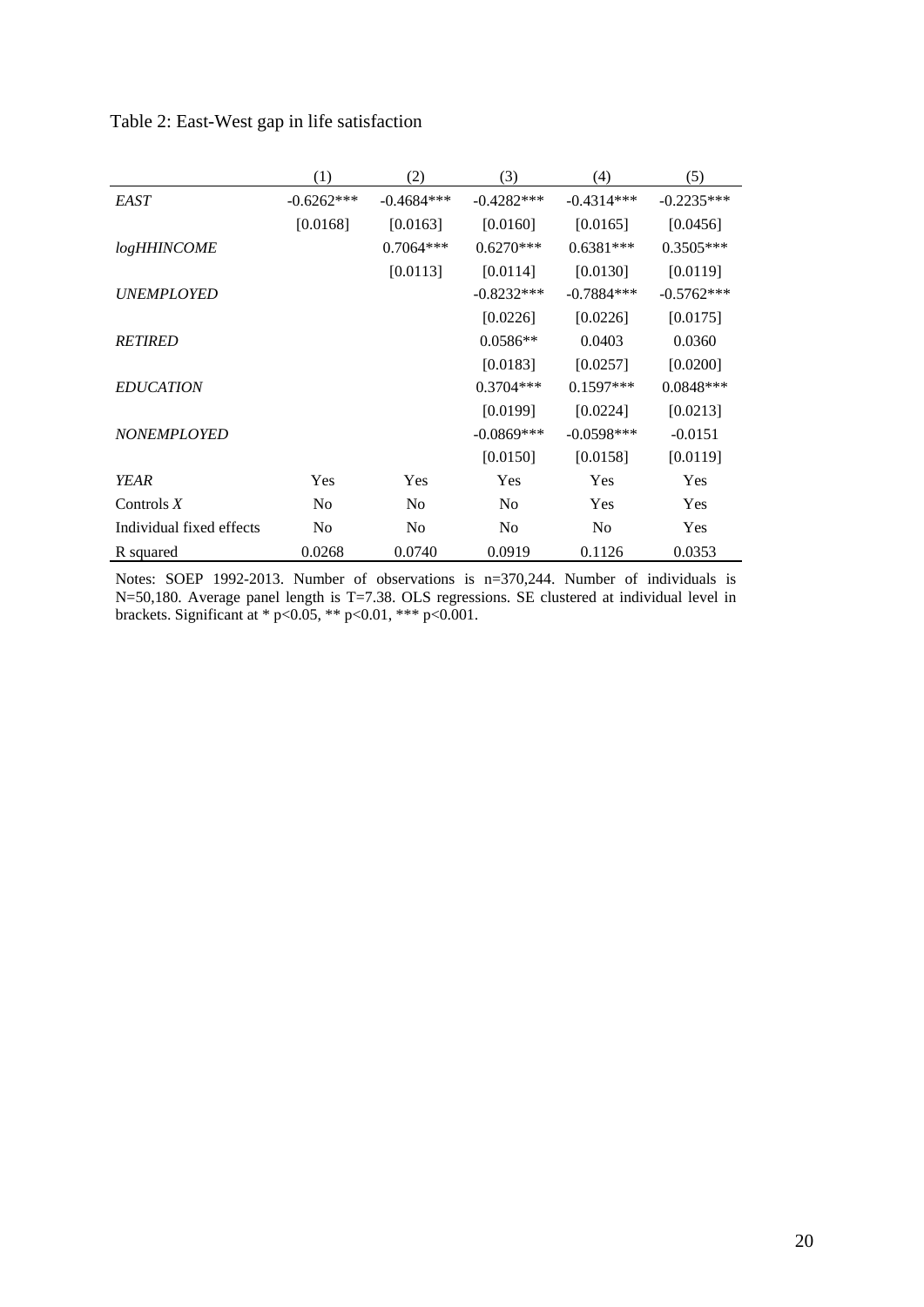| $-1.1436***$<br>$-0.7672***$<br>$-0.7712***$<br>$-0.9592***$<br>EAST (dummy)<br>EAST×YEAR (dummies)<br>1993<br>$0.1893***$<br>$0.1233***$<br>$0.1664***$<br>$0.1663***$<br>1994<br>$0.3097***$<br>$0.1956***$<br>$0.2746***$<br>$0.2752***$<br>0.4287***<br>1995<br>$0.5094***$<br>$0.3681***$<br>$0.4296***$<br>0.3482***<br>$0.4278***$<br>$0.4232***$<br>1996<br>$0.5149***$<br>1997<br>$0.5853***$<br>$0.4129***$<br>$0.5216***$<br>$0.5172***$<br>$0.5204***$<br>1998<br>$0.5547***$<br>$0.4243***$<br>$0.5250***$<br>$0.4562***$<br>0.5556***<br>1999<br>$0.5915***$<br>$0.5603***$<br>2000<br>$0.4634***$<br>$0.5140***$<br>$0.5097***$<br>$0.5056***$<br>2001<br>$0.4590***$<br>$0.5165***$<br>$0.5121***$<br>$0.5027***$<br>2002<br>0.4984 ***<br>$0.5272***$<br>$0.4803***$<br>$0.5314***$<br>2003<br>$0.4917***$<br>$0.5197***$<br>$0.5152***$<br>$0.4762***$<br>2004<br>0.5096***<br>0.5049***<br>$0.4840***$<br>0.4914***<br>$0.5020***$<br>$0.5213***$<br>$0.5367***$<br>0.5322***<br>2005<br>2006<br>0.4893***<br>$0.5191***$<br>$0.5319***$<br>0.5278***<br>2007<br>$0.5117***$<br>$0.5315***$<br>$0.5541***$<br>0.5497***<br>$0.6973***$<br>2008<br>$0.6574***$<br>$0.6777***$<br>$0.7016***$<br>$0.6817***$<br>2009<br>$0.6253***$<br>$0.6540***$<br>$0.6856***$<br>$0.7002***$<br>$0.7174***$<br>$0.7647***$<br>0.7608***<br>2010<br>2011<br>$0.7091***$<br>$0.7239***$<br>$0.7692***$<br>$0.7656***$<br>2012<br>$0.6620***$<br>$0.7023***$<br>0.6984 ***<br>$0.6360***$<br>2013<br>$0.7030***$<br>$0.7300***$<br>$0.7481***$<br>$0.7437***$<br>YEAR (dummies)<br>1993<br>$-0.0938***$<br>$-0.0946***$<br>$-0.0859***$<br>$-0.0300$<br>$-0.1397***$<br>$-0.1578***$<br>1994<br>$-0.1569***$<br>$-0.0458$<br>$-0.1919***$<br>$-0.1856***$<br>$-0.1740***$<br>$-0.0056$<br>1995<br>$-0.1819***$<br>$-0.1797***$<br>$-0.1395***$<br>0.0817<br>1996<br>1997<br>$-0.3089***$<br>$-0.2924***$<br>$-0.2647***$<br>0.0125<br>1998<br>$-0.1670***$<br>$-0.1732***$<br>$-0.1396***$<br>0.1939<br>1999<br>$-0.1394***$<br>$-0.1545***$<br>$-0.0960***$<br>0.2933<br>2000<br>$-0.1786***$<br>$-0.0847***$<br>0.3614<br>$-0.0286$<br>2001<br>$-0.1445***$<br>$-0.0473**$<br>0.4541<br>0.0057<br>2002<br>$-0.0572**$<br>$-0.3059***$<br>$-0.2038***$<br>0.3533<br>2003<br>$-0.3449***$<br>0.3770<br>$-0.1358***$<br>$-0.2353***$<br>2004<br>$-0.4889$ ***<br>0.2980<br>$-0.2969$ ***<br>$-0.3698***$<br>2005<br>$-0.3309$ ***<br>0.5117<br>$-0.1626***$<br>$-0.2117***$<br>2006<br>$-0.2047***$<br>$-0.3735***$<br>$-0.2521***$<br>0.5267<br>$-0.1970***$<br>2007<br>$-0.1638***$<br>$-0.3304***$<br>0.6366<br>2008<br>$-0.1581***$<br>$-0.3233***$<br>$-0.1765***$<br>0.7118<br>2009<br>$-0.3488$ ***<br>$-0.2214***$<br>0.7215<br>$-0.1664***$<br>2010<br>$-0.2255***$<br>$-0.0787***$<br>$-0.0486*$<br>0.9184<br>2011<br>$-0.1510***$<br>$-0.1375***$<br>$-0.3234***$<br>0.9002<br>2012<br>$-0.2543***$<br>$-0.0720***$<br>$-0.0292$<br>1.0332 |      | (1)    | (2)          | (3) | (4)    |
|--------------------------------------------------------------------------------------------------------------------------------------------------------------------------------------------------------------------------------------------------------------------------------------------------------------------------------------------------------------------------------------------------------------------------------------------------------------------------------------------------------------------------------------------------------------------------------------------------------------------------------------------------------------------------------------------------------------------------------------------------------------------------------------------------------------------------------------------------------------------------------------------------------------------------------------------------------------------------------------------------------------------------------------------------------------------------------------------------------------------------------------------------------------------------------------------------------------------------------------------------------------------------------------------------------------------------------------------------------------------------------------------------------------------------------------------------------------------------------------------------------------------------------------------------------------------------------------------------------------------------------------------------------------------------------------------------------------------------------------------------------------------------------------------------------------------------------------------------------------------------------------------------------------------------------------------------------------------------------------------------------------------------------------------------------------------------------------------------------------------------------------------------------------------------------------------------------------------------------------------------------------------------------------------------------------------------------------------------------------------------------------------------------------------------------------------------------------------------------------------------------------------------------------------------------------------------------------------------------------------------------------------------------------------------------------------------------------------------------------------------------------------------------------------------------------------------------------------------------------------------------------------------------------------------------------------------------|------|--------|--------------|-----|--------|
|                                                                                                                                                                                                                                                                                                                                                                                                                                                                                                                                                                                                                                                                                                                                                                                                                                                                                                                                                                                                                                                                                                                                                                                                                                                                                                                                                                                                                                                                                                                                                                                                                                                                                                                                                                                                                                                                                                                                                                                                                                                                                                                                                                                                                                                                                                                                                                                                                                                                                                                                                                                                                                                                                                                                                                                                                                                                                                                                                        |      |        |              |     |        |
|                                                                                                                                                                                                                                                                                                                                                                                                                                                                                                                                                                                                                                                                                                                                                                                                                                                                                                                                                                                                                                                                                                                                                                                                                                                                                                                                                                                                                                                                                                                                                                                                                                                                                                                                                                                                                                                                                                                                                                                                                                                                                                                                                                                                                                                                                                                                                                                                                                                                                                                                                                                                                                                                                                                                                                                                                                                                                                                                                        |      |        |              |     |        |
|                                                                                                                                                                                                                                                                                                                                                                                                                                                                                                                                                                                                                                                                                                                                                                                                                                                                                                                                                                                                                                                                                                                                                                                                                                                                                                                                                                                                                                                                                                                                                                                                                                                                                                                                                                                                                                                                                                                                                                                                                                                                                                                                                                                                                                                                                                                                                                                                                                                                                                                                                                                                                                                                                                                                                                                                                                                                                                                                                        |      |        |              |     |        |
|                                                                                                                                                                                                                                                                                                                                                                                                                                                                                                                                                                                                                                                                                                                                                                                                                                                                                                                                                                                                                                                                                                                                                                                                                                                                                                                                                                                                                                                                                                                                                                                                                                                                                                                                                                                                                                                                                                                                                                                                                                                                                                                                                                                                                                                                                                                                                                                                                                                                                                                                                                                                                                                                                                                                                                                                                                                                                                                                                        |      |        |              |     |        |
|                                                                                                                                                                                                                                                                                                                                                                                                                                                                                                                                                                                                                                                                                                                                                                                                                                                                                                                                                                                                                                                                                                                                                                                                                                                                                                                                                                                                                                                                                                                                                                                                                                                                                                                                                                                                                                                                                                                                                                                                                                                                                                                                                                                                                                                                                                                                                                                                                                                                                                                                                                                                                                                                                                                                                                                                                                                                                                                                                        |      |        |              |     |        |
|                                                                                                                                                                                                                                                                                                                                                                                                                                                                                                                                                                                                                                                                                                                                                                                                                                                                                                                                                                                                                                                                                                                                                                                                                                                                                                                                                                                                                                                                                                                                                                                                                                                                                                                                                                                                                                                                                                                                                                                                                                                                                                                                                                                                                                                                                                                                                                                                                                                                                                                                                                                                                                                                                                                                                                                                                                                                                                                                                        |      |        |              |     |        |
|                                                                                                                                                                                                                                                                                                                                                                                                                                                                                                                                                                                                                                                                                                                                                                                                                                                                                                                                                                                                                                                                                                                                                                                                                                                                                                                                                                                                                                                                                                                                                                                                                                                                                                                                                                                                                                                                                                                                                                                                                                                                                                                                                                                                                                                                                                                                                                                                                                                                                                                                                                                                                                                                                                                                                                                                                                                                                                                                                        |      |        |              |     |        |
|                                                                                                                                                                                                                                                                                                                                                                                                                                                                                                                                                                                                                                                                                                                                                                                                                                                                                                                                                                                                                                                                                                                                                                                                                                                                                                                                                                                                                                                                                                                                                                                                                                                                                                                                                                                                                                                                                                                                                                                                                                                                                                                                                                                                                                                                                                                                                                                                                                                                                                                                                                                                                                                                                                                                                                                                                                                                                                                                                        |      |        |              |     |        |
|                                                                                                                                                                                                                                                                                                                                                                                                                                                                                                                                                                                                                                                                                                                                                                                                                                                                                                                                                                                                                                                                                                                                                                                                                                                                                                                                                                                                                                                                                                                                                                                                                                                                                                                                                                                                                                                                                                                                                                                                                                                                                                                                                                                                                                                                                                                                                                                                                                                                                                                                                                                                                                                                                                                                                                                                                                                                                                                                                        |      |        |              |     |        |
|                                                                                                                                                                                                                                                                                                                                                                                                                                                                                                                                                                                                                                                                                                                                                                                                                                                                                                                                                                                                                                                                                                                                                                                                                                                                                                                                                                                                                                                                                                                                                                                                                                                                                                                                                                                                                                                                                                                                                                                                                                                                                                                                                                                                                                                                                                                                                                                                                                                                                                                                                                                                                                                                                                                                                                                                                                                                                                                                                        |      |        |              |     |        |
|                                                                                                                                                                                                                                                                                                                                                                                                                                                                                                                                                                                                                                                                                                                                                                                                                                                                                                                                                                                                                                                                                                                                                                                                                                                                                                                                                                                                                                                                                                                                                                                                                                                                                                                                                                                                                                                                                                                                                                                                                                                                                                                                                                                                                                                                                                                                                                                                                                                                                                                                                                                                                                                                                                                                                                                                                                                                                                                                                        |      |        |              |     |        |
|                                                                                                                                                                                                                                                                                                                                                                                                                                                                                                                                                                                                                                                                                                                                                                                                                                                                                                                                                                                                                                                                                                                                                                                                                                                                                                                                                                                                                                                                                                                                                                                                                                                                                                                                                                                                                                                                                                                                                                                                                                                                                                                                                                                                                                                                                                                                                                                                                                                                                                                                                                                                                                                                                                                                                                                                                                                                                                                                                        |      |        |              |     |        |
|                                                                                                                                                                                                                                                                                                                                                                                                                                                                                                                                                                                                                                                                                                                                                                                                                                                                                                                                                                                                                                                                                                                                                                                                                                                                                                                                                                                                                                                                                                                                                                                                                                                                                                                                                                                                                                                                                                                                                                                                                                                                                                                                                                                                                                                                                                                                                                                                                                                                                                                                                                                                                                                                                                                                                                                                                                                                                                                                                        |      |        |              |     |        |
|                                                                                                                                                                                                                                                                                                                                                                                                                                                                                                                                                                                                                                                                                                                                                                                                                                                                                                                                                                                                                                                                                                                                                                                                                                                                                                                                                                                                                                                                                                                                                                                                                                                                                                                                                                                                                                                                                                                                                                                                                                                                                                                                                                                                                                                                                                                                                                                                                                                                                                                                                                                                                                                                                                                                                                                                                                                                                                                                                        |      |        |              |     |        |
|                                                                                                                                                                                                                                                                                                                                                                                                                                                                                                                                                                                                                                                                                                                                                                                                                                                                                                                                                                                                                                                                                                                                                                                                                                                                                                                                                                                                                                                                                                                                                                                                                                                                                                                                                                                                                                                                                                                                                                                                                                                                                                                                                                                                                                                                                                                                                                                                                                                                                                                                                                                                                                                                                                                                                                                                                                                                                                                                                        |      |        |              |     |        |
|                                                                                                                                                                                                                                                                                                                                                                                                                                                                                                                                                                                                                                                                                                                                                                                                                                                                                                                                                                                                                                                                                                                                                                                                                                                                                                                                                                                                                                                                                                                                                                                                                                                                                                                                                                                                                                                                                                                                                                                                                                                                                                                                                                                                                                                                                                                                                                                                                                                                                                                                                                                                                                                                                                                                                                                                                                                                                                                                                        |      |        |              |     |        |
|                                                                                                                                                                                                                                                                                                                                                                                                                                                                                                                                                                                                                                                                                                                                                                                                                                                                                                                                                                                                                                                                                                                                                                                                                                                                                                                                                                                                                                                                                                                                                                                                                                                                                                                                                                                                                                                                                                                                                                                                                                                                                                                                                                                                                                                                                                                                                                                                                                                                                                                                                                                                                                                                                                                                                                                                                                                                                                                                                        |      |        |              |     |        |
|                                                                                                                                                                                                                                                                                                                                                                                                                                                                                                                                                                                                                                                                                                                                                                                                                                                                                                                                                                                                                                                                                                                                                                                                                                                                                                                                                                                                                                                                                                                                                                                                                                                                                                                                                                                                                                                                                                                                                                                                                                                                                                                                                                                                                                                                                                                                                                                                                                                                                                                                                                                                                                                                                                                                                                                                                                                                                                                                                        |      |        |              |     |        |
|                                                                                                                                                                                                                                                                                                                                                                                                                                                                                                                                                                                                                                                                                                                                                                                                                                                                                                                                                                                                                                                                                                                                                                                                                                                                                                                                                                                                                                                                                                                                                                                                                                                                                                                                                                                                                                                                                                                                                                                                                                                                                                                                                                                                                                                                                                                                                                                                                                                                                                                                                                                                                                                                                                                                                                                                                                                                                                                                                        |      |        |              |     |        |
|                                                                                                                                                                                                                                                                                                                                                                                                                                                                                                                                                                                                                                                                                                                                                                                                                                                                                                                                                                                                                                                                                                                                                                                                                                                                                                                                                                                                                                                                                                                                                                                                                                                                                                                                                                                                                                                                                                                                                                                                                                                                                                                                                                                                                                                                                                                                                                                                                                                                                                                                                                                                                                                                                                                                                                                                                                                                                                                                                        |      |        |              |     |        |
|                                                                                                                                                                                                                                                                                                                                                                                                                                                                                                                                                                                                                                                                                                                                                                                                                                                                                                                                                                                                                                                                                                                                                                                                                                                                                                                                                                                                                                                                                                                                                                                                                                                                                                                                                                                                                                                                                                                                                                                                                                                                                                                                                                                                                                                                                                                                                                                                                                                                                                                                                                                                                                                                                                                                                                                                                                                                                                                                                        |      |        |              |     |        |
|                                                                                                                                                                                                                                                                                                                                                                                                                                                                                                                                                                                                                                                                                                                                                                                                                                                                                                                                                                                                                                                                                                                                                                                                                                                                                                                                                                                                                                                                                                                                                                                                                                                                                                                                                                                                                                                                                                                                                                                                                                                                                                                                                                                                                                                                                                                                                                                                                                                                                                                                                                                                                                                                                                                                                                                                                                                                                                                                                        |      |        |              |     |        |
|                                                                                                                                                                                                                                                                                                                                                                                                                                                                                                                                                                                                                                                                                                                                                                                                                                                                                                                                                                                                                                                                                                                                                                                                                                                                                                                                                                                                                                                                                                                                                                                                                                                                                                                                                                                                                                                                                                                                                                                                                                                                                                                                                                                                                                                                                                                                                                                                                                                                                                                                                                                                                                                                                                                                                                                                                                                                                                                                                        |      |        |              |     |        |
|                                                                                                                                                                                                                                                                                                                                                                                                                                                                                                                                                                                                                                                                                                                                                                                                                                                                                                                                                                                                                                                                                                                                                                                                                                                                                                                                                                                                                                                                                                                                                                                                                                                                                                                                                                                                                                                                                                                                                                                                                                                                                                                                                                                                                                                                                                                                                                                                                                                                                                                                                                                                                                                                                                                                                                                                                                                                                                                                                        |      |        |              |     |        |
|                                                                                                                                                                                                                                                                                                                                                                                                                                                                                                                                                                                                                                                                                                                                                                                                                                                                                                                                                                                                                                                                                                                                                                                                                                                                                                                                                                                                                                                                                                                                                                                                                                                                                                                                                                                                                                                                                                                                                                                                                                                                                                                                                                                                                                                                                                                                                                                                                                                                                                                                                                                                                                                                                                                                                                                                                                                                                                                                                        |      |        |              |     |        |
|                                                                                                                                                                                                                                                                                                                                                                                                                                                                                                                                                                                                                                                                                                                                                                                                                                                                                                                                                                                                                                                                                                                                                                                                                                                                                                                                                                                                                                                                                                                                                                                                                                                                                                                                                                                                                                                                                                                                                                                                                                                                                                                                                                                                                                                                                                                                                                                                                                                                                                                                                                                                                                                                                                                                                                                                                                                                                                                                                        |      |        |              |     |        |
|                                                                                                                                                                                                                                                                                                                                                                                                                                                                                                                                                                                                                                                                                                                                                                                                                                                                                                                                                                                                                                                                                                                                                                                                                                                                                                                                                                                                                                                                                                                                                                                                                                                                                                                                                                                                                                                                                                                                                                                                                                                                                                                                                                                                                                                                                                                                                                                                                                                                                                                                                                                                                                                                                                                                                                                                                                                                                                                                                        |      |        |              |     |        |
|                                                                                                                                                                                                                                                                                                                                                                                                                                                                                                                                                                                                                                                                                                                                                                                                                                                                                                                                                                                                                                                                                                                                                                                                                                                                                                                                                                                                                                                                                                                                                                                                                                                                                                                                                                                                                                                                                                                                                                                                                                                                                                                                                                                                                                                                                                                                                                                                                                                                                                                                                                                                                                                                                                                                                                                                                                                                                                                                                        |      |        |              |     |        |
|                                                                                                                                                                                                                                                                                                                                                                                                                                                                                                                                                                                                                                                                                                                                                                                                                                                                                                                                                                                                                                                                                                                                                                                                                                                                                                                                                                                                                                                                                                                                                                                                                                                                                                                                                                                                                                                                                                                                                                                                                                                                                                                                                                                                                                                                                                                                                                                                                                                                                                                                                                                                                                                                                                                                                                                                                                                                                                                                                        |      |        |              |     |        |
|                                                                                                                                                                                                                                                                                                                                                                                                                                                                                                                                                                                                                                                                                                                                                                                                                                                                                                                                                                                                                                                                                                                                                                                                                                                                                                                                                                                                                                                                                                                                                                                                                                                                                                                                                                                                                                                                                                                                                                                                                                                                                                                                                                                                                                                                                                                                                                                                                                                                                                                                                                                                                                                                                                                                                                                                                                                                                                                                                        |      |        |              |     |        |
|                                                                                                                                                                                                                                                                                                                                                                                                                                                                                                                                                                                                                                                                                                                                                                                                                                                                                                                                                                                                                                                                                                                                                                                                                                                                                                                                                                                                                                                                                                                                                                                                                                                                                                                                                                                                                                                                                                                                                                                                                                                                                                                                                                                                                                                                                                                                                                                                                                                                                                                                                                                                                                                                                                                                                                                                                                                                                                                                                        |      |        |              |     |        |
|                                                                                                                                                                                                                                                                                                                                                                                                                                                                                                                                                                                                                                                                                                                                                                                                                                                                                                                                                                                                                                                                                                                                                                                                                                                                                                                                                                                                                                                                                                                                                                                                                                                                                                                                                                                                                                                                                                                                                                                                                                                                                                                                                                                                                                                                                                                                                                                                                                                                                                                                                                                                                                                                                                                                                                                                                                                                                                                                                        |      |        |              |     |        |
|                                                                                                                                                                                                                                                                                                                                                                                                                                                                                                                                                                                                                                                                                                                                                                                                                                                                                                                                                                                                                                                                                                                                                                                                                                                                                                                                                                                                                                                                                                                                                                                                                                                                                                                                                                                                                                                                                                                                                                                                                                                                                                                                                                                                                                                                                                                                                                                                                                                                                                                                                                                                                                                                                                                                                                                                                                                                                                                                                        |      |        |              |     |        |
|                                                                                                                                                                                                                                                                                                                                                                                                                                                                                                                                                                                                                                                                                                                                                                                                                                                                                                                                                                                                                                                                                                                                                                                                                                                                                                                                                                                                                                                                                                                                                                                                                                                                                                                                                                                                                                                                                                                                                                                                                                                                                                                                                                                                                                                                                                                                                                                                                                                                                                                                                                                                                                                                                                                                                                                                                                                                                                                                                        |      |        |              |     |        |
|                                                                                                                                                                                                                                                                                                                                                                                                                                                                                                                                                                                                                                                                                                                                                                                                                                                                                                                                                                                                                                                                                                                                                                                                                                                                                                                                                                                                                                                                                                                                                                                                                                                                                                                                                                                                                                                                                                                                                                                                                                                                                                                                                                                                                                                                                                                                                                                                                                                                                                                                                                                                                                                                                                                                                                                                                                                                                                                                                        |      |        |              |     |        |
|                                                                                                                                                                                                                                                                                                                                                                                                                                                                                                                                                                                                                                                                                                                                                                                                                                                                                                                                                                                                                                                                                                                                                                                                                                                                                                                                                                                                                                                                                                                                                                                                                                                                                                                                                                                                                                                                                                                                                                                                                                                                                                                                                                                                                                                                                                                                                                                                                                                                                                                                                                                                                                                                                                                                                                                                                                                                                                                                                        |      |        |              |     |        |
|                                                                                                                                                                                                                                                                                                                                                                                                                                                                                                                                                                                                                                                                                                                                                                                                                                                                                                                                                                                                                                                                                                                                                                                                                                                                                                                                                                                                                                                                                                                                                                                                                                                                                                                                                                                                                                                                                                                                                                                                                                                                                                                                                                                                                                                                                                                                                                                                                                                                                                                                                                                                                                                                                                                                                                                                                                                                                                                                                        |      |        |              |     |        |
|                                                                                                                                                                                                                                                                                                                                                                                                                                                                                                                                                                                                                                                                                                                                                                                                                                                                                                                                                                                                                                                                                                                                                                                                                                                                                                                                                                                                                                                                                                                                                                                                                                                                                                                                                                                                                                                                                                                                                                                                                                                                                                                                                                                                                                                                                                                                                                                                                                                                                                                                                                                                                                                                                                                                                                                                                                                                                                                                                        |      |        |              |     |        |
|                                                                                                                                                                                                                                                                                                                                                                                                                                                                                                                                                                                                                                                                                                                                                                                                                                                                                                                                                                                                                                                                                                                                                                                                                                                                                                                                                                                                                                                                                                                                                                                                                                                                                                                                                                                                                                                                                                                                                                                                                                                                                                                                                                                                                                                                                                                                                                                                                                                                                                                                                                                                                                                                                                                                                                                                                                                                                                                                                        |      |        |              |     |        |
|                                                                                                                                                                                                                                                                                                                                                                                                                                                                                                                                                                                                                                                                                                                                                                                                                                                                                                                                                                                                                                                                                                                                                                                                                                                                                                                                                                                                                                                                                                                                                                                                                                                                                                                                                                                                                                                                                                                                                                                                                                                                                                                                                                                                                                                                                                                                                                                                                                                                                                                                                                                                                                                                                                                                                                                                                                                                                                                                                        |      |        |              |     |        |
|                                                                                                                                                                                                                                                                                                                                                                                                                                                                                                                                                                                                                                                                                                                                                                                                                                                                                                                                                                                                                                                                                                                                                                                                                                                                                                                                                                                                                                                                                                                                                                                                                                                                                                                                                                                                                                                                                                                                                                                                                                                                                                                                                                                                                                                                                                                                                                                                                                                                                                                                                                                                                                                                                                                                                                                                                                                                                                                                                        |      |        |              |     |        |
|                                                                                                                                                                                                                                                                                                                                                                                                                                                                                                                                                                                                                                                                                                                                                                                                                                                                                                                                                                                                                                                                                                                                                                                                                                                                                                                                                                                                                                                                                                                                                                                                                                                                                                                                                                                                                                                                                                                                                                                                                                                                                                                                                                                                                                                                                                                                                                                                                                                                                                                                                                                                                                                                                                                                                                                                                                                                                                                                                        |      |        |              |     |        |
|                                                                                                                                                                                                                                                                                                                                                                                                                                                                                                                                                                                                                                                                                                                                                                                                                                                                                                                                                                                                                                                                                                                                                                                                                                                                                                                                                                                                                                                                                                                                                                                                                                                                                                                                                                                                                                                                                                                                                                                                                                                                                                                                                                                                                                                                                                                                                                                                                                                                                                                                                                                                                                                                                                                                                                                                                                                                                                                                                        |      |        |              |     |        |
|                                                                                                                                                                                                                                                                                                                                                                                                                                                                                                                                                                                                                                                                                                                                                                                                                                                                                                                                                                                                                                                                                                                                                                                                                                                                                                                                                                                                                                                                                                                                                                                                                                                                                                                                                                                                                                                                                                                                                                                                                                                                                                                                                                                                                                                                                                                                                                                                                                                                                                                                                                                                                                                                                                                                                                                                                                                                                                                                                        |      |        |              |     |        |
|                                                                                                                                                                                                                                                                                                                                                                                                                                                                                                                                                                                                                                                                                                                                                                                                                                                                                                                                                                                                                                                                                                                                                                                                                                                                                                                                                                                                                                                                                                                                                                                                                                                                                                                                                                                                                                                                                                                                                                                                                                                                                                                                                                                                                                                                                                                                                                                                                                                                                                                                                                                                                                                                                                                                                                                                                                                                                                                                                        | 2013 | 0.0263 | $-0.2115***$ |     | 1.1590 |
| logHHINCOME, UNEMPLOYED,                                                                                                                                                                                                                                                                                                                                                                                                                                                                                                                                                                                                                                                                                                                                                                                                                                                                                                                                                                                                                                                                                                                                                                                                                                                                                                                                                                                                                                                                                                                                                                                                                                                                                                                                                                                                                                                                                                                                                                                                                                                                                                                                                                                                                                                                                                                                                                                                                                                                                                                                                                                                                                                                                                                                                                                                                                                                                                                               |      |        |              |     |        |
| RETIRED, EDUCATION,<br>N <sub>o</sub><br>Yes<br>Yes<br>Yes                                                                                                                                                                                                                                                                                                                                                                                                                                                                                                                                                                                                                                                                                                                                                                                                                                                                                                                                                                                                                                                                                                                                                                                                                                                                                                                                                                                                                                                                                                                                                                                                                                                                                                                                                                                                                                                                                                                                                                                                                                                                                                                                                                                                                                                                                                                                                                                                                                                                                                                                                                                                                                                                                                                                                                                                                                                                                             |      |        |              |     |        |
| <b>NONEMPLOYED</b>                                                                                                                                                                                                                                                                                                                                                                                                                                                                                                                                                                                                                                                                                                                                                                                                                                                                                                                                                                                                                                                                                                                                                                                                                                                                                                                                                                                                                                                                                                                                                                                                                                                                                                                                                                                                                                                                                                                                                                                                                                                                                                                                                                                                                                                                                                                                                                                                                                                                                                                                                                                                                                                                                                                                                                                                                                                                                                                                     |      |        |              |     |        |
| Controls $X$ incl. age and age squared<br>N <sub>o</sub><br>Yes<br>Yes<br>No                                                                                                                                                                                                                                                                                                                                                                                                                                                                                                                                                                                                                                                                                                                                                                                                                                                                                                                                                                                                                                                                                                                                                                                                                                                                                                                                                                                                                                                                                                                                                                                                                                                                                                                                                                                                                                                                                                                                                                                                                                                                                                                                                                                                                                                                                                                                                                                                                                                                                                                                                                                                                                                                                                                                                                                                                                                                           |      |        |              |     |        |
| No<br>Controls X without age and age squared<br>No<br>No<br>Yes                                                                                                                                                                                                                                                                                                                                                                                                                                                                                                                                                                                                                                                                                                                                                                                                                                                                                                                                                                                                                                                                                                                                                                                                                                                                                                                                                                                                                                                                                                                                                                                                                                                                                                                                                                                                                                                                                                                                                                                                                                                                                                                                                                                                                                                                                                                                                                                                                                                                                                                                                                                                                                                                                                                                                                                                                                                                                        |      |        |              |     |        |
| Individual fixed effects<br>N <sub>o</sub><br>No<br>Yes<br>Yes                                                                                                                                                                                                                                                                                                                                                                                                                                                                                                                                                                                                                                                                                                                                                                                                                                                                                                                                                                                                                                                                                                                                                                                                                                                                                                                                                                                                                                                                                                                                                                                                                                                                                                                                                                                                                                                                                                                                                                                                                                                                                                                                                                                                                                                                                                                                                                                                                                                                                                                                                                                                                                                                                                                                                                                                                                                                                         |      |        |              |     |        |
| 0.0282<br>0.1137<br>0.0370<br>0.0367<br>R squared                                                                                                                                                                                                                                                                                                                                                                                                                                                                                                                                                                                                                                                                                                                                                                                                                                                                                                                                                                                                                                                                                                                                                                                                                                                                                                                                                                                                                                                                                                                                                                                                                                                                                                                                                                                                                                                                                                                                                                                                                                                                                                                                                                                                                                                                                                                                                                                                                                                                                                                                                                                                                                                                                                                                                                                                                                                                                                      |      |        |              |     |        |

Table 3: Trend in East-West gap in life satisfaction

Notes: SOEP 1992-2013. Number of observations is n=370,244. Number of individuals is N=50,180. Average panel length is T=7.38. OLS regressions. SE clustered at individual level. Coefficients significant at  $*$  p<0.05, \*\* p<0.01, \*\*\* p<0.001.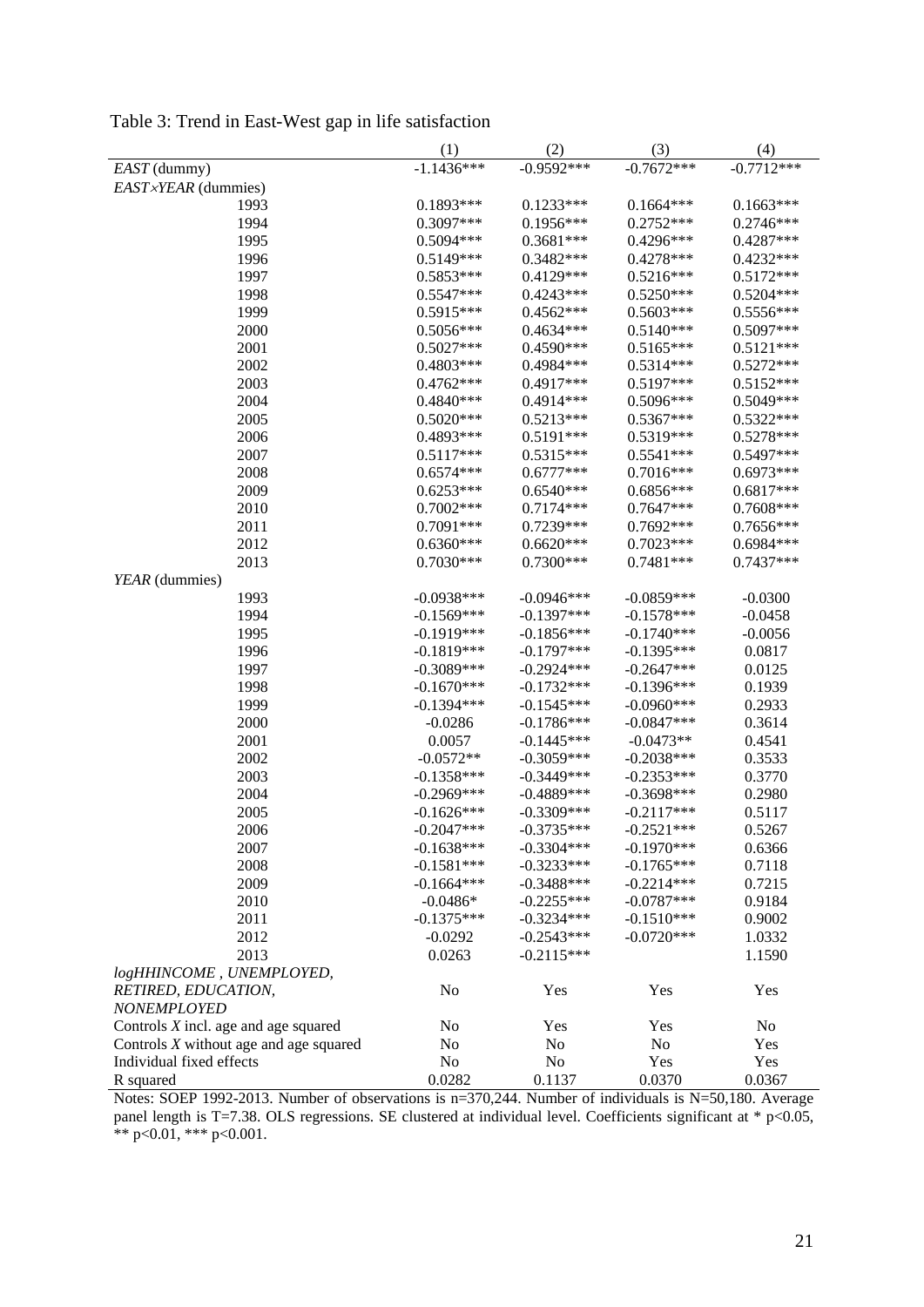

Figure 2: Unconditional and conditional life satisfaction trends (based on specifications (1) and (2) in Table 3)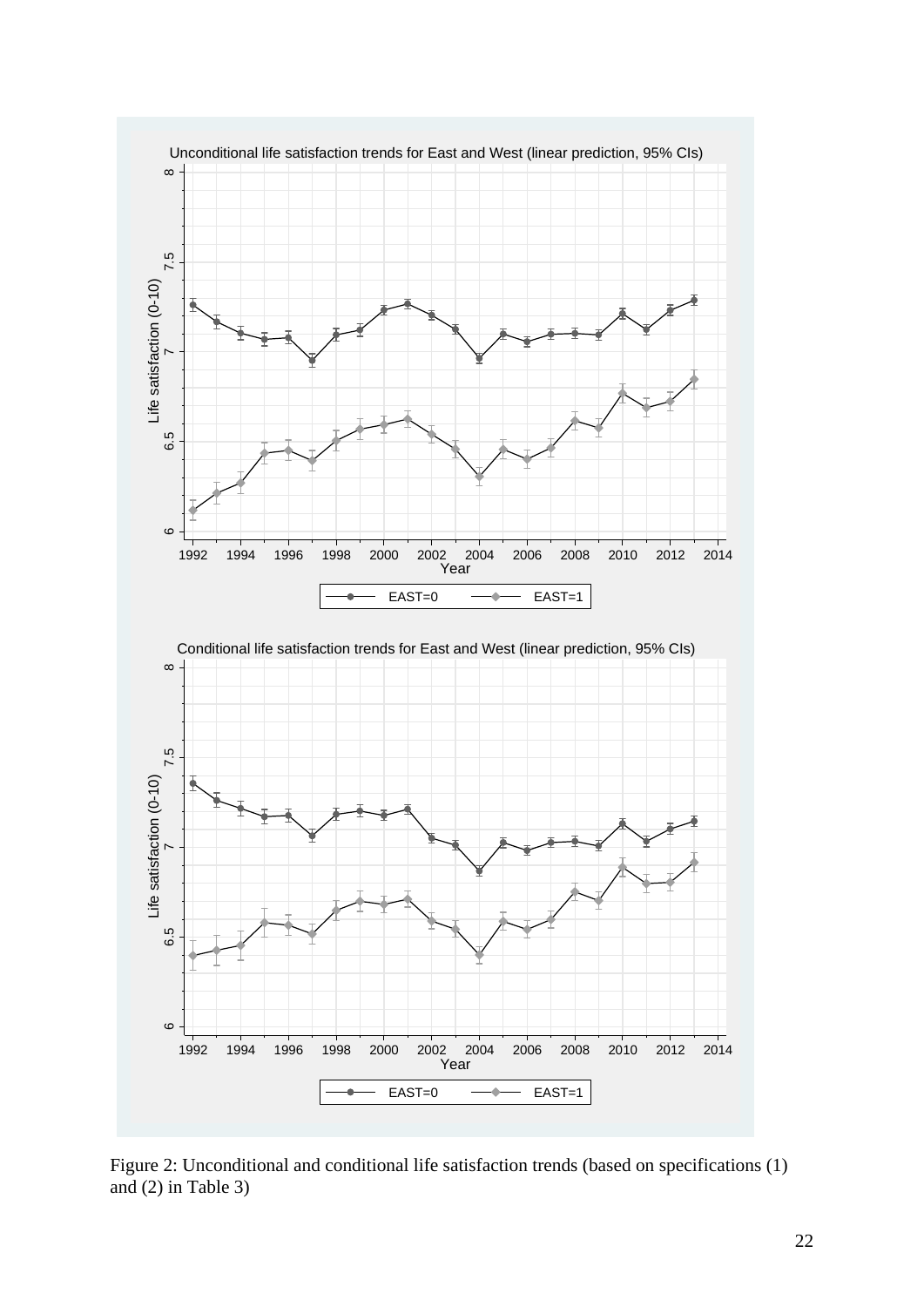

Figure 3: Conditional life satisfaction trends for men and women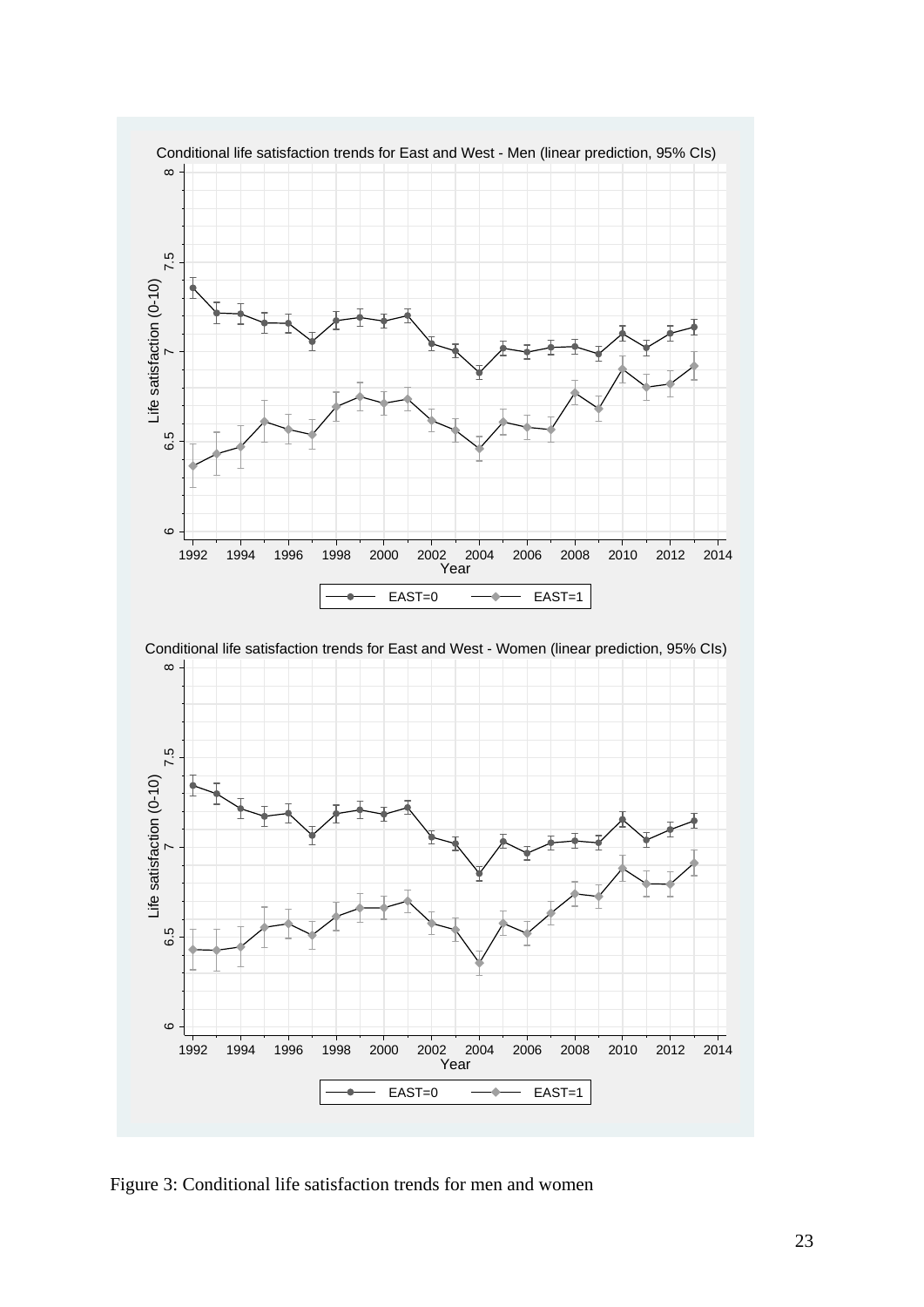|                                                             | $\left(1\right)$ |
|-------------------------------------------------------------|------------------|
| EAST (dummy)                                                | $-0.5033***$     |
|                                                             | [0.0310]         |
| <i>EAST×COHORT</i> (dummies)                                |                  |
| 1945-1974                                                   | 0.0326           |
|                                                             | [0.0376]         |
| 1975-1984                                                   | $0.2054***$      |
|                                                             | [0.0452]         |
| >1984                                                       | $0.4213***$      |
|                                                             | [0.0556]         |
| <i>COHORT</i> (dummies)                                     |                  |
| 1945-1974                                                   | $-0.3195***$     |
|                                                             | [0.0320]         |
| 1975-1984                                                   | $-0.2193***$     |
|                                                             | [0.0480]         |
| >1984                                                       | $-0.2272**$      |
|                                                             | [0.0581]         |
| logHHINCOME, UNEMPLOYED, RETIRED,<br>EDUCATION, NONEMPLOYED | Yes              |
| <b>YEAR</b>                                                 | Yes              |
| Controls $X$                                                | Yes              |
| Individual fixed effects                                    | No               |
| R squared                                                   | 0.1155           |

Notes: SOEP 1992-2013. Number of observations is n=370,244. Number of individuals is  $N=50,180$ . Average panel length is T=7.38. OLS regressions. SE clustered at individual level in brackets. Significant at  $*$  p<0.05,  $**$  p<0.01,  $***$ p<0.001.